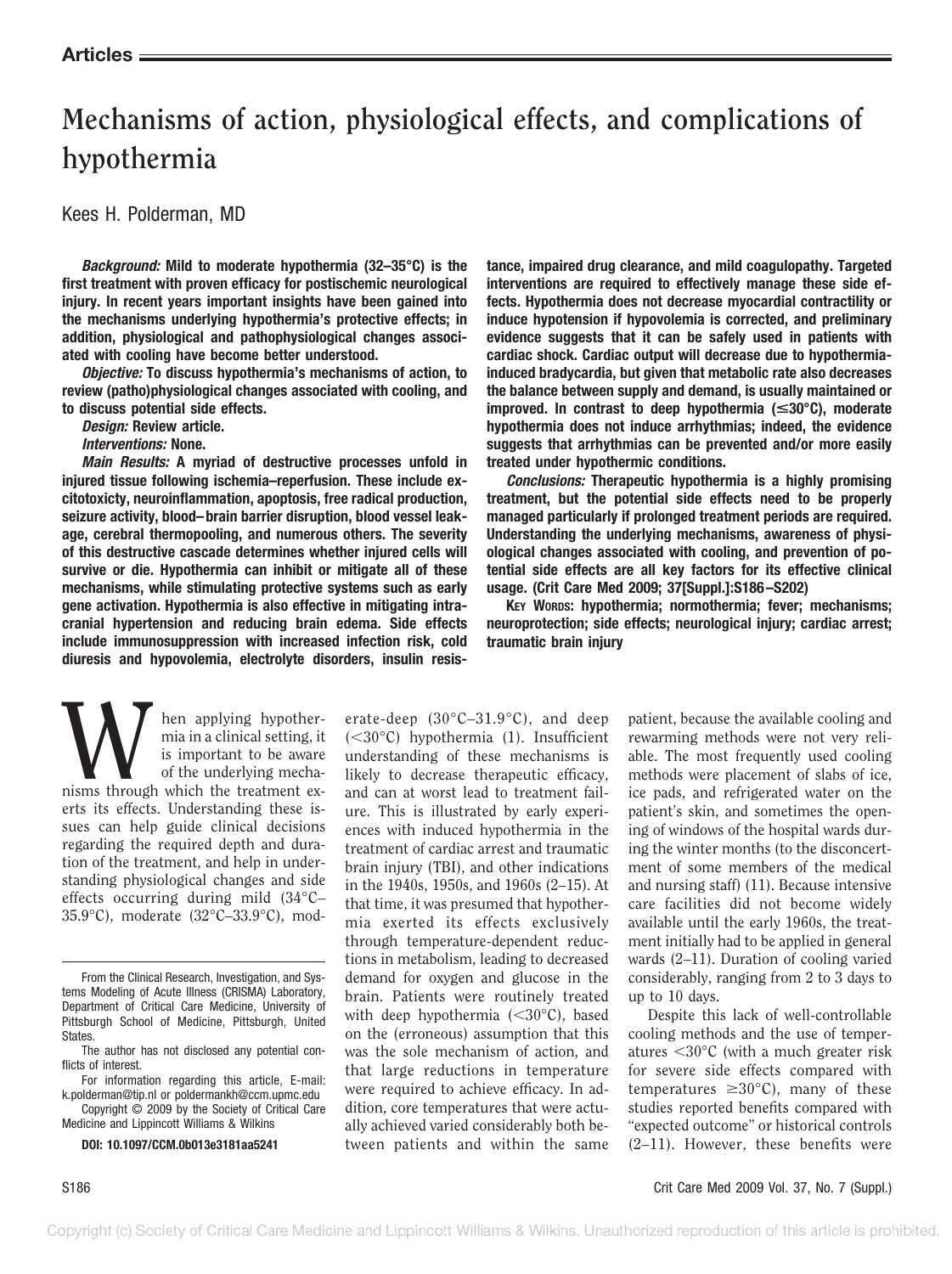variable and uncertain, and as is to be expected there were significant problems in patient management. In the late 1960s, interest among clinicians in therapeutic usage of hypothermia seems to have simply fizzled out; there is a 38-yr gap between the publication of the first two case series describing use of hypothermia in cardiac arrest patients and the next study (8, 9, 16). These experiences illustrate the difficulties that can be encountered during use of controlled hypothermia.

Interest in cooling was rekindled in the early 1980s by the positive results from numerous animal experiments, some of which are discussed below. Many important insights regarding effective use of hypothermia and the mechanisms underlying its protective effects were gained at that time. An important breakthrough was the realization that neurological outcome could be improved by using mild to moderate hypothermia (31°C–35°C) rather than deep hypothermia ( $\leq 30^{\circ}$ C), with far fewer and less severe side effects. The basis for this new insight was the observation that the protective effects of hypothermia were not (at least not exclusively or mainly) due to decreased oxygen and glucose consumption in the brain. Indeed, the mechanisms involved are far more complex.

A cascade of destructive events and processes begins at the cellular level in the minutes to hours following an initial injury. The injury can be ischemic or traumatic. Ischemia may be induced by obstruction of a blood vessel, by pressure/ edema, or by other mechanisms. This destructive cascade is similar regardless of the cause, although there are differences in regard to how long the cascade is sustained. These processes—which have been collectively described in terms such as postresuscitation disease, reperfusion injury, and secondary brain injury—may continue for hours to many days after the initial injury and can be retriggered by new episodes of ischemia (17).

A key point is that all of these processes are *temperature dependent*; they are all stimulated by fever, and can all be mitigated or blocked by mild to moderate hypothermia. The wide-ranging effects of hypothermia may explain why it has proved to be clinically effective, whereas studies with agents that affect just one of the destructive processes have been far less successful (18–22).

The second important development was the advent of intensive care units (ICUs) to care for critically ill patients.

The side effects of hypothermia can be far more easily managed in this setting, and the methods for inducing and maintaining hypothermia have improved significantly since the 1950s. These new insights and improvements in facilities have set the stage for a successful comeback of hypothermia as a clinical treatment.

Studies on mechanisms underlying hypothermia's protective effects point to four key factors determining success or failure of cooling treatment. These are:

- *Speed of induction* of hypothermia; outcomes in animal experiments are far better when cooling is initiated rapidly after injury.
- *Duration* of cooling (depending on the severity of the initial injury and the time interval until target temperature is reached).
- *Speed of rewarming* (this should be slow lest the destructive processes be reinitiated; this happens frequently if rewarming speeds are high).
- Proper management and *prevention of side effects*.

The equation is complicated by the fact that the relative contributions of different mechanisms to the ongoing injury may differ. There may be differences between various types of injury (e.g., traumatic vs. purely postischemic), between different patients (depending on genetic factors, comorbidities, gender, etc.), and even within the same patient over time. Thus, the available windows of opportunity for therapeutic interventions such as hypothermia may vary, and the same may apply to the required duration for the cooling treatment to be (fully) effective. For all these reasons, a better understanding of underlying mechanisms may help us to better target our treatments, and help improve outcome.

Many of the available data come from animal experiments; translating these results into clinical practice poses some limitations. Firstly, the relative importance of injury mechanisms may differ between humans and animals, and also between different animal species. Thus, if a specific treatment decreases the degree of histological brain damage in a specific area in rats, this treatment may have similar histological effects in humans but may not make a clinically significant difference in outcome (23, 24). Secondly, some treatments may target specific destructive mechanisms playing a central

role in injury development in a particular animal model, whereas this particular mechanism is far less important in humans (25–27). Such a treatment would be highly effective in that animal model, but would prove far less effective in a clinical trial.

Such differences may result in overestimation of the potential positive effects of hypothermia; the brains of some animals, especially small animals such as rodents, appear to be more responsive to neuroprotection than the human brain (28, 29). On the other hand, protective effects may also be underestimated when looking at only one mechanism and/or only one animal model. For example, many animal studies have focused on the so-called *neuroexcitotoxic cascade*, which is central to the development of postischemic injury in many primitive mammalian animal models (mice, guinea pigs, rats, etc.). This mechanism plays out within relatively short time frames,  $[\pm 2$  hrs or less] (25–30). However, clinical studies in cardiac arrest patients have reported significant improvements in outcome even when induction of hypothermia was delayed for up to 8 hrs (17); this indicates that other, more protracted mechanisms must play a role in determining outcome in human brain injury. Thus, focusing exclusively on neuroexcitotoxicity would significantly underestimate the available time window for application of hypothermia.

Nevertheless, in spite of such limitations there is much that we can learn from animal experiments, in particular if a treatment has shown value in more than one animal model and/or in primates (orangutans, chimpanzees, etc.). What we have learned regarding ischemia –reperfusion and posttraumatic injuries, and the protective effects of hypothermia, is summarized in Figure 1 and are now discussed in more detail.

## **Underlying Mechanisms, Physiological Sequelae, and Consequences for Patient Management**

*Decrease in Cerebral Metabolism.* When hypothermia was first used in a clinical setting it was presumed that its protective effects were due purely to a slowing of cerebral metabolism, leading to reduced glucose and oxygen consumption. Indeed this assumption is not completely incorrect: Cerebral metabolism decreases by  $6\%$  to  $10\%$  for each  $1^{\circ}$ C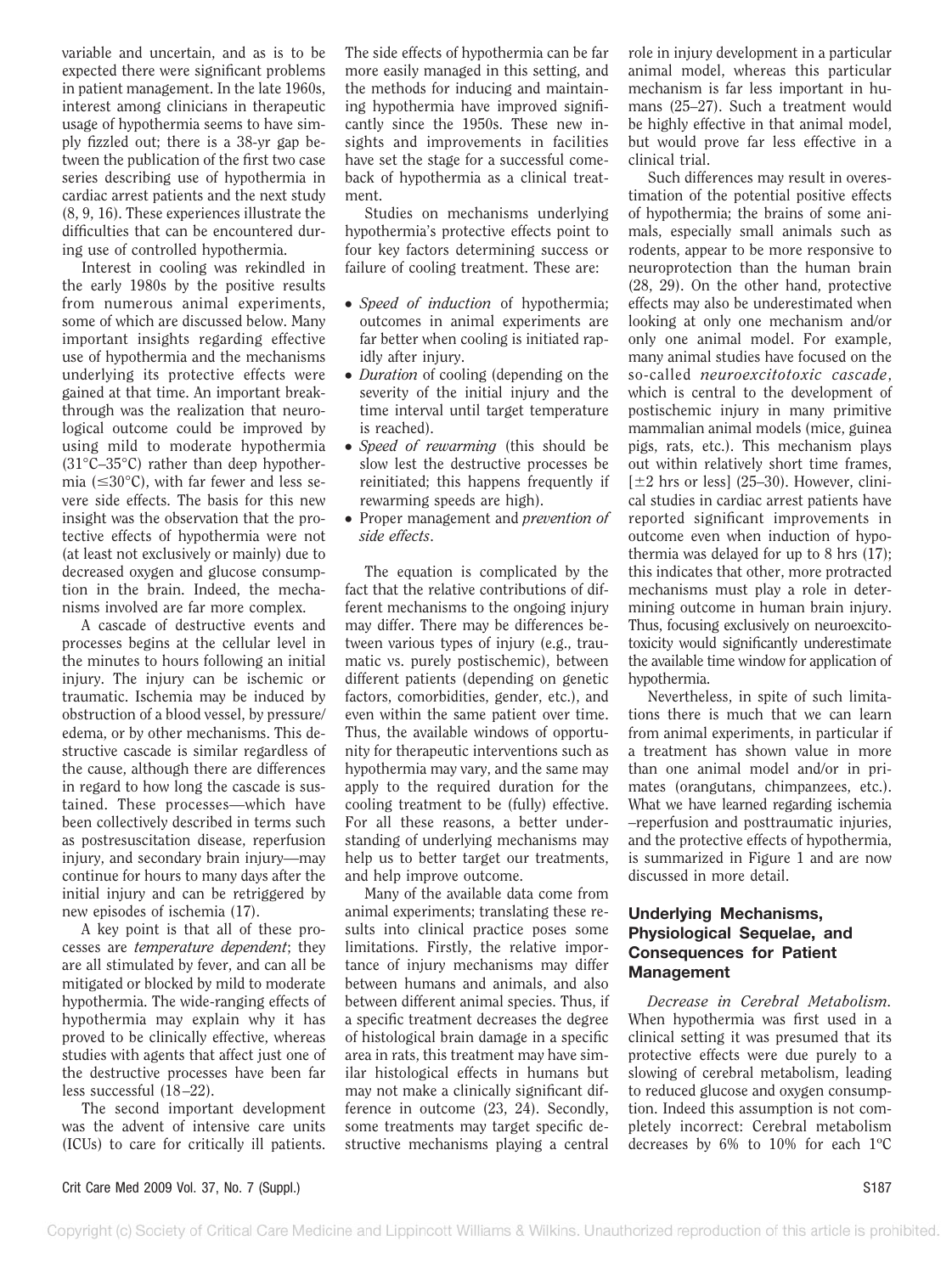

Figure 1. Schematic depiction of the mechanisms underlying the protective effects of mild to moderate hypothermia. *TxA2*, thromboxane A2.

reduction in body temperature during cooling (27, 29, 31–35). Early studies attempted to reduce metabolism as far as possible by using deep hypothermia  $(\leq 30^{\circ}C)$ . Our current understanding is that a reduction in metabolic rate is only one of many mechanisms underlying hypothermia's protective effects.

*Physiological Consequences and Patient Management.* When core temperature drops to 32°C, the metabolic rate decreases to 50% to 65% of normal; oxygen consumption and  $CO<sub>2</sub>$  production will decrease by the same percentage. If ventilator settings are left unchanged this will lead to hyperventilation, with potentially adverse consequences such as cerebral vasoconstriction (36, 37). The decrease in oxygen consumption will increase oxygen levels in the blood, posing a (theoretical) risk during reperfusion because high oxygen levels may increase reperfusion injury (38). Therefore, ventilator settings should be adjusted as temperature decreases, and frequent checks of blood gasses are necessary especially in the induction phase. During maintenance the feeding rate should also be adjusted to reflect lower metabolic demands.

Other metabolic changes include increased fat metabolism, leading to an increase in the levels of glycerol, free fatty acids, ketonic acids, and lactate. This in turn can cause mild metabolic acidosis.

This phenomenon does not require treatment; pH rarely decreases below 7.25, and the drop in extracellular pH is not reflected in intracellular pH, which increases slightly under hypothermic conditions (33).

Another consequence of hypothermia is decreased insulin secretion and, in many patients, a moderate (and sometimes severe) insulin resistance. This can lead to hyperglycemia and/or a significant increase in doses of insulin required to maintain glucose levels within an acceptable range. This temperature-dependence of insulin requirements is particularly important in the rewarming phase, when insulin sensitivity may increase rapidly, leading to hypoglycemia if insulin doses are not decreased. Thus, glucose levels should be checked frequently particularly during rewarming and, to a lesser extent, the induction phase of hypothermia (1). For this and other reasons, rewarming rates following hypothermia treatment should be slow and controlled. In our unit the target rewarming rate is 0.25°C/hr for postcardiac arrest patients and 0.1°C/hr for patients following severe TBI.

*Apoptosis, Calpain-Mediated Proteolysis and Mitochondrial Dysfunction.* Following a period of ischemia and reperfusion, cells can become necrotic, fully or partially recover, or enter a path leading to so-called apoptosis or programmed cell death. Whether apoptosis will develop is determined by cellular processes such as mitochondrial dysfunction, other disorders in cellular energy metabolism, and release of so-called caspase enzymes. Numerous studies have shown that hypothermia can interrupt the apoptotic pathway, thereby preventing cellular injury from leading to apoptosis (39–43). Hypothermia seems to affect mainly the early stages of the apoptotic process and apoptosis initiation (40). Its effects include inhibition of caspase enzyme activation (39–41, 43, 44), prevention of mitochondrial dysfunction (42), decreased overload of excitatory neurotransmitters, and modification of intracellular ion concentrations. (The latter mechanisms are discussed in more detail below.)

Apoptosis begins relatively late in the postperfusion and/or posttrauma phase, while continuing for a period of 48 to 72 hrs or even longer (43–45). Thus, apoptosis is one of the mechanisms that can be mitigated (and perhaps even prevented) for some time after injury, providing (at least in theory) a wide window of opportunity for therapeutic interventions such as hypothermia. For this and other reasons, influencing apoptotic pathways could play an important role in providing neuroprotection and in mitigating postresuscitation injury in humans.

*Ion Pumps and Neuroexcitotoxicity.* A large body of evidence suggests that hypothermia inhibits harmful excitatory processes occurring in brain cells during ischemia–reperfusion. Levels of highenergy metabolites such as adenosine triphosphate and phosphocreatine decrease within seconds when oxygen supply to the brain is interrupted (27). The breakdown of adenosine triphosphate and the switch of intracellular metabolism to anaerobic glycolysis lead to an increase in intracellular levels of inorganic phosphate, lactate, and  $H^+$ , resulting in both intra- and extracellular acidosis and an influx of calcium ( $Ca^{2+}$ ) into the cell. Loss of adenosine triphosphate and acidosis also inhibits the mechanisms that normally deal with excessive intracellular  $Ca^{2+}$  by sequestering  $Ca<sup>2+</sup>$  from the cell, further aggravating intracellular  $Ca^{2+}$  overload. These problems are compounded by failure of adenosine triphosphate–dependent  $Na^+ - K^+$  pumps and  $K^+$ , Na<sup>+</sup>, and Ca<sup>2+</sup> channels, leading to an additional influx of  $Ca^{2+}$  (46). The excess  $Ca^{2+}$  induces mitochondrial dysfunction (increasing intracellular calcium influx yet further, in a vicious cycle) and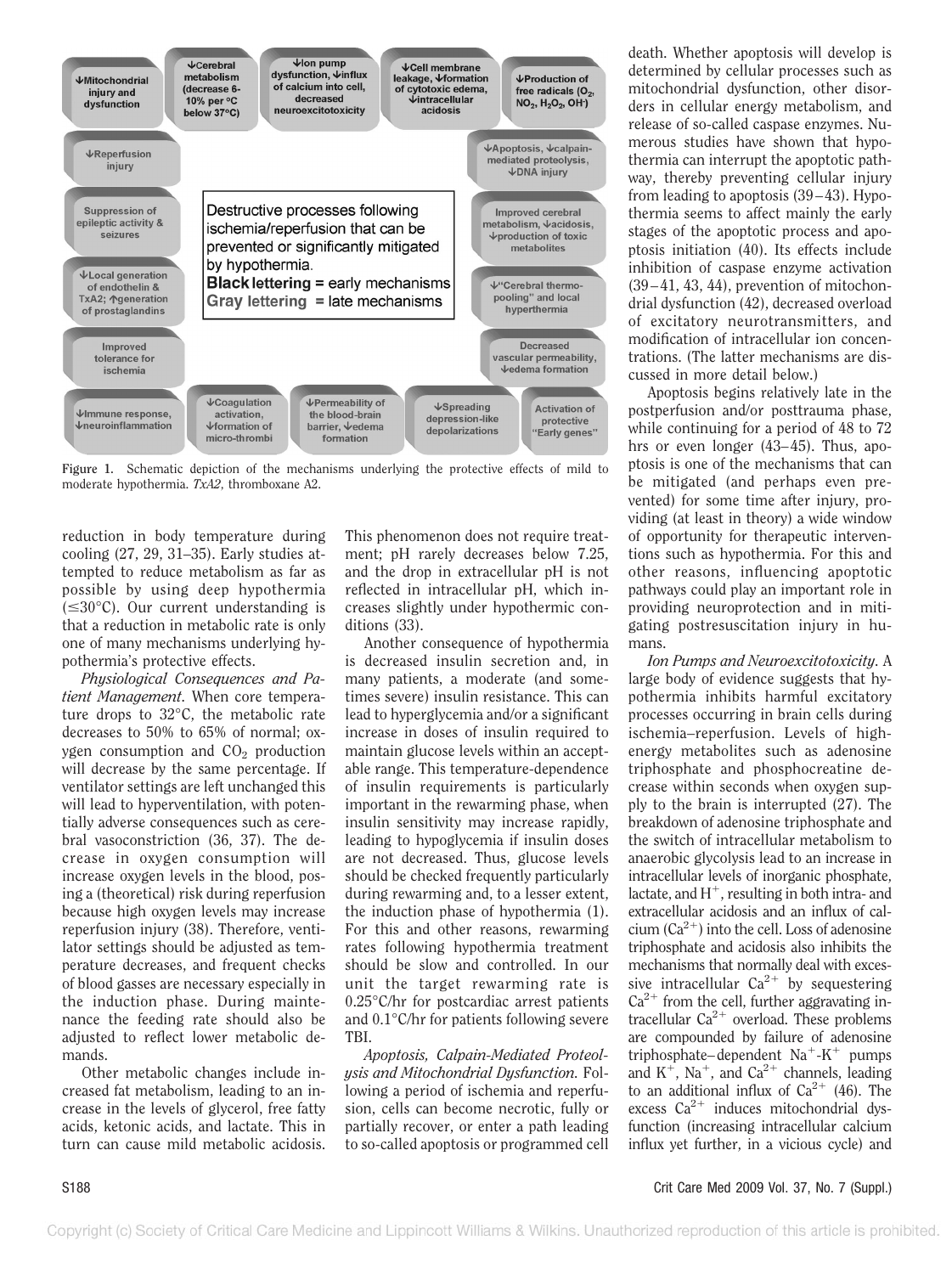activates numerous intracellular enzyme systems (kinases and proteases). In addition, immediate early genes are activated and a depolarization of neuronal cell membranes occurs, with a release of large amounts of the excitatory neurotransmitter glutamate into the extracellular space (25). This leads to prolonged and excessive activation of membrane glutamate receptors, further stimulating  $Ca^{2+}$  influx through activation of  $Ca^{2+}$  channels in another vicious cycle. Under normal circumstances, neurons are exposed to only very brief pulses of glutamate; prolonged glutamate exposure induces a permanent state of hyperexcitability in the neurons (the *excitotoxic cascade*), which can lead to additional injury and cell death. Furthermore, high levels of glutamate can be neurotoxic, especially in energy-deprived cells. Glutamate receptor activation can persist for some time after reperfusion, even when glutamate levels have returned to normal; this may be another important mediator of brain cell death.

In summary, ischemia and reperfusion lead to an interruption of a delicate balance between calcium influx and sequestration at the cellular level. Numerous animal experiments have clearly demonstrated that key destructive processes of the neuroexcitatory cascade (such as calcium influx, accumulation of glutamate, and the release of its coagonist glycine) can be prevented, interrupted, or mitigated by hypothermia (23, 25, 45–53). Even a relatively small decrease in temperature can significantly improve ion homeostasis, whereas the occurrence of fever can trigger and stimulate these destructive processes.

It is unclear how long the window of opportunity to interrupt this cascade is. Disruptions in  $Ca^{2+}$  homeostasis begin in the minutes after injury but may continue for many hours (sometimes even days). Furthermore, the mechanism can be reinitiated by new episodes of ischemia. Thus, in theory this mechanism may be susceptible to therapeutic interventions provided these are initiated in the hours following injury. However, some animal experiments suggest that neuroexcitotoxicity can be blocked or reversed only if the treatment is initiated in the very early stages of the neuroexcitatory cascade (26–27, 30, 54). Other studies have reported somewhat wider time frames, ranging from 30 mins to up to 6 hrs (55–67). Thus, the period during which the neuroexcitatory cascade can be modified *in vivo* remains unclear; indeed,

this may vary between different species and different types of injury. Some authors have suggested that the therapeutic window could be extended by combining hypothermia with other, more specific treatments such as caspase inhibitors or other experimental compounds (41, 68).

*Immune Response and Inflammation.* In most types of brain injury, a significant and protracted inflammatory response begins about 1 hr following a period of ischemia–reperfusion. Proinflammatory mediators such as tumor necrosis factor- $\alpha$  and interleukin-1 are released in large quantities by astrocytes, microglia, and endothelial cells; this rise begins  $\pm 1$  hr after injury and they remain elevated for up to 5 days (27, 69). This stimulates the chemotaxis of activated leukocytes across the blood–brain barrier, leading to an accumulation of inflammatory cells in the injured brain, as well as the appearance of adhesion molecules on leukocytes and endothelial cells. Simultaneously, there is an activation of the complement system which begins in the very early stages after brain injury and further stimulates the passage of neutrophils and (in later stages) monocytesmacrophages (69). These inflammatory and immunologic responses occur especially during reperfusion and are accompanied by free radical production. This can cause significant (additional) injury through the phagocytic actions of macrophages, synthesis of toxic products, and further stimulation of immune reactions in a vicious cycle.

However, it should be realized that this inflammatory response is to some extent physiological, and may have a dual role in the sense that some inflammatory mediators have neuroprotective properties, whereas others are neurotoxic (69– 72). Nevertheless, there is strong evidence suggesting that certainly a disproportionate and persistent production of cytokines and leukocyte infiltration can significantly increase the risk and extent of brain cell injury and infarction (68–74). Especially the interleukin-1 family appears to be important in this regard (74). Of note, this effect is to some extent time dependent, with the destructive aspects of inflammation outweighing the potential benefits especially in the later stages of injury (69–72). Thus, again, there may be a potential time window for therapeutic interventions to interrupt or mitigate this process before it becomes destructive.

Numerous animal experiments and some clinical studies have shown that hypothermia suppresses ischemia-induced inflammatory reactions and release of proinflammatory cytokines (75–78). Hypothermia also prevents or mitigates reperfusion-related DNA injury, lipid peroxidation, and leukotriene production (47–49), and it decreases the production of nitric oxide, which is a key agent in the development of postischemic brain injury (25). In addition, hypothermia can impair neutrophil and macrophage function, and (at temperatures  $\langle 32^{\circ}$ C–33 $^{\circ}$ C) decrease white blood cell count.

In animal experiments, the extent of brain injury and infarct size can be significantly attenuated if any of these processes is mitigated or interrupted (25); given that hypothermia can affect all of these steps there is (at least in theory) a huge potential for improving outcome. Furthermore, given that the inflammatory response begins relatively late  $(>1)$ hr following ischemia–reperfusion), and given that the destructive processes take some time to develop fully and continue for prolonged periods of time, there appears to be a clear therapeutic window for use of hypothermia to favorably affect this specific mechanism.

*Free Radical Production.* A destructive process that is closely linked to but distinct from the mechanisms discussed above is the release of free oxygen radicals following ischemia–reperfusion. Mediators such as superoxide  $(O_2^-)$ , peroxynitrite (NO<sub>2</sub><sup>-</sup>), hydrogen peroxide (H<sub>2</sub>  $O<sub>2</sub>$ ), and hydroxyl radicals (OH<sup>-</sup>) play an important role in determining whether injured cells will recover or die (47, 50, 79, 80). Free radicals can oxidize and damage numerous cellular components. Although brain cells have various enzymatic and nonenzymatic antioxidant mechanisms that prevent this type of injury under normal circumstances, free radical production following ischemia– reperfusion is so great that these defensive mechanisms are likely to be overwhelmed, leading to peroxidation of lipids, proteins, and nucleic acids.

Under hypothermic conditions the quantity of free radicals that is generated is significantly reduced, although free radical production is not completely prevented (47, 50, 79, 80). This allows the endogenous antioxidative (protective) mechanisms to better cope with free radicals that are being released, thereby preventing or significantly mitigating oxidative damage. This allows the cell to repair itself and recover, rather than suffering permanent damage and/or dying. The degree of inhibition of free radical produc-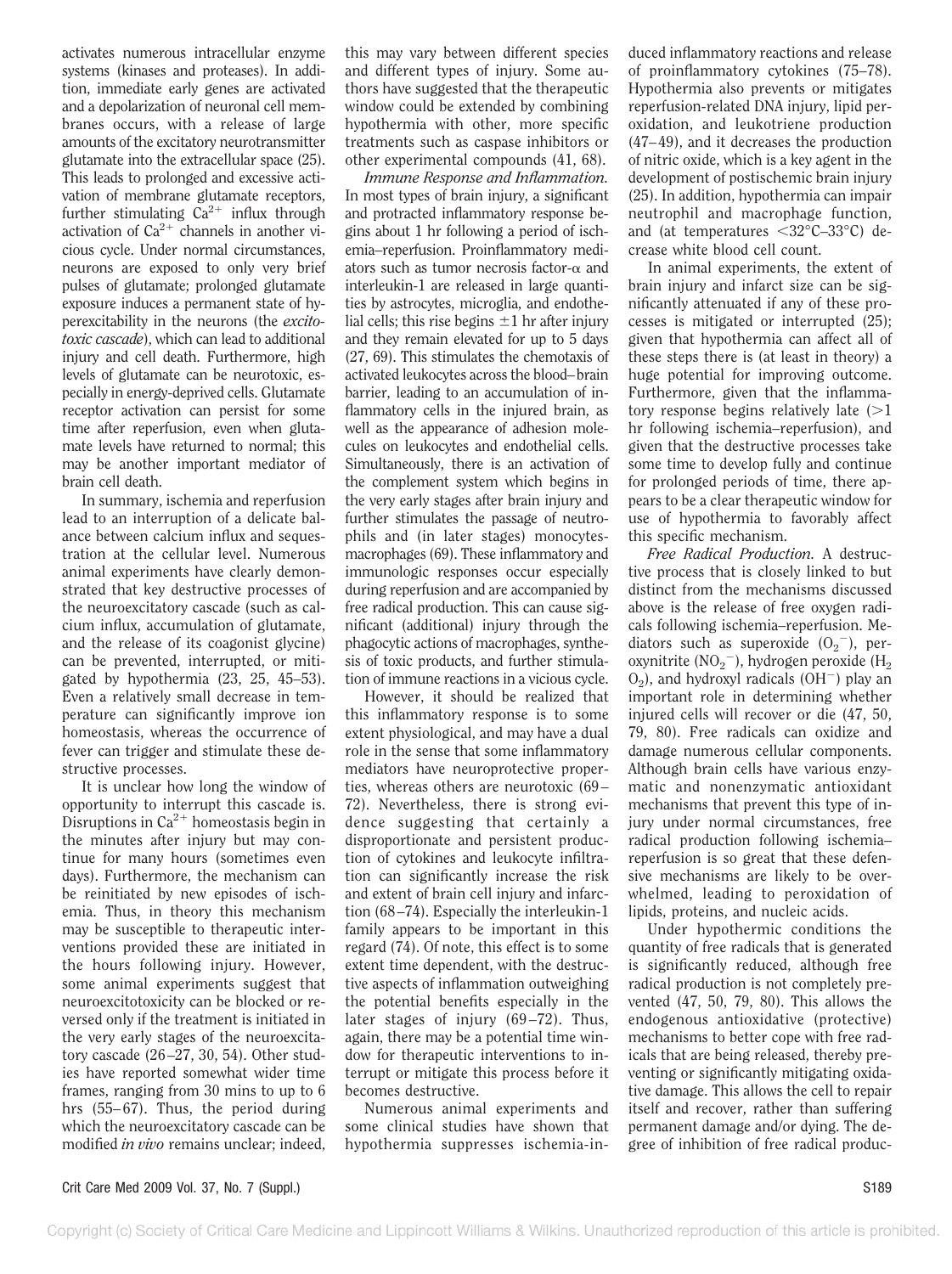

**Figure 2.** Schematic depiction of the potential role of intracranial pressure as both a marker of ongoing brain injury and a potential cause of additional injury, and of the factors that may contribute to a rise in intracranial pressure. *CSF*, cerebrospinal fluid.

tion appears to be more or less linearly linked to the temperature; i.e., the lower the temperature, the lower the amount of free radicals (79).

*Vascular Permeability, Blood–Brain Barrier Disruption, and Edema Formation.* Ischemia–reperfusion and/or traumatic injury can lead to significant disruptions in the blood–brain barrier, which can facilitate the subsequent development of brain edema (81–83). Therapeutic interventions such as mannitol administration in TBI or stroke can add to blood–brain barrier disruption (82). Mild hypothermia significantly reduces blood– brain barrier disruptions (81–83), and also decreases vascular permeability following ischemia–reperfusion, further decreasing edema formation (84). The concept of a membrane- and blood–brain barrier–stabilizing effect of hypothermia is supported by the observation that hypothermia decreases extravasation of hemoglobin following TBI (85). Ischemia– reperfusion affects blood–brain barrier integrity in other ways, including decreased fluidity and integrity of cell membranes and increased vascular permeability of microvascular endothelial cells in the brain, mediated by vascular endothelial growth factor *via* release of nitric oxide (86, 87).

These processes of membrane disintegration and hypoxia-induced leakage can be mitigated or reversed by hypothermia (87). Hypothermia also decreases cytotoxic edema *via* the mechanisms described above (dampening inflammatory responses and free radical production, improving ion homeostasis, etc.), and through other mechanisms, which are summarized in Figure 2. Brain edema can be monitored by measuring intracranial pressure (ICP), which can be regarded as a final common pathway for the destructive processes leading to brain edema (88) [Fig. 2].

The key role of brain edema and intracranial hypertension as a cause of (additional) neurological injury in severe TBI and ischemic stroke is well recognized (89, 90). Brain edema can also increase brain injury in acute encephalitis and meningitis (91), and some evidence suggests that edema-related injury can play a role in some patients with posthypoxic injury following cardiac arrest (92).

As intracranial hypertension appears to be both a marker for ongoing neurological injury and a cause of additional injury (88), it seems plausible that treatments that reduce ICP will also help improve neurological outcome. ICP is frequently used as a parameter to guide treatments and assess short-term therapeutic efficacy in patients with TBI (89, 93). Hypothermia has been used to treat brain edema and reduce ICP in a wide range of neurological injuries, including TBI, ischemic stroke, hepatic encephalopathy, meningitis, encephalitis, and subarachnoid hemorrhage (17, 28).

In theory, this mechanism of action would offer a relatively wide therapeutic

window to mitigate neurological injuries. Brain edema may develop rapidly, but more typically arises several hours after injury, often peaking after 24 to 72 hrs (94). It should be noted that although hypothermia has been shown to decrease ICP in many clinical studies, the results in improving survival and neurological outcomes have been mixed (17, 88), with one large trial failing to show any benefits during hypothermia treatment in spite of hypothermia-induced decreases in ICP (95). These varying results may be (partly) linked to the management of hypothermia's side effects (17, 88); these issues are discussed more extensively below. As explained above, the speed of induction, duration and depth of hypothermia, and rewarming speeds all play important roles in determining whether or not lasting protective effects are achieved (1, 17, 88, 96, 97).

*Intra- and Extracellular Acidosis and Cellular Metabolism.* The diminished integrity of cell membranes, the failure of various ion pumps, development of mitochondrial dysfunction, inappropriate activation of numerous enzyme systems with cellular hyperactivity, and the disruption of various other intracellular processes all contribute to the development of *intracellular acidosis*, a factor that powerfully stimulates many of the abovementioned destructive processes (98, 99). Ischemia–reperfusion also leads to substantial rises in cerebral lactate levels (100–102). All of these factors can be significantly attenuated by hypothermia (98–103).

In addition, *brain glucose utilization* is affected by ischemia–reperfusion, and there is evidence suggesting that hypothermia can improve brain glucose metabolism; i.e., the ability of the brain to utilize glucose (104, 105). Similar observations have been made in severe TBI, for which animal experiments and some clinical studies suggest that an initial increase in cerebral glucose metabolism in the hours following trauma is followed by a deep and persistent decrease in metabolic rate, with a depression of mitochondrial oxidative phosphorylation and glucose utilization that can last for several weeks (106–108). Induced hypothermia applied during or after reperfusion increases the speed of metabolic recovery, with a better preservation of high-energy phosphates and reduced accumulation of toxic metabolites (106–108).

*Brain Temperature and Cerebral Thermopooling.* Even in healthy individ-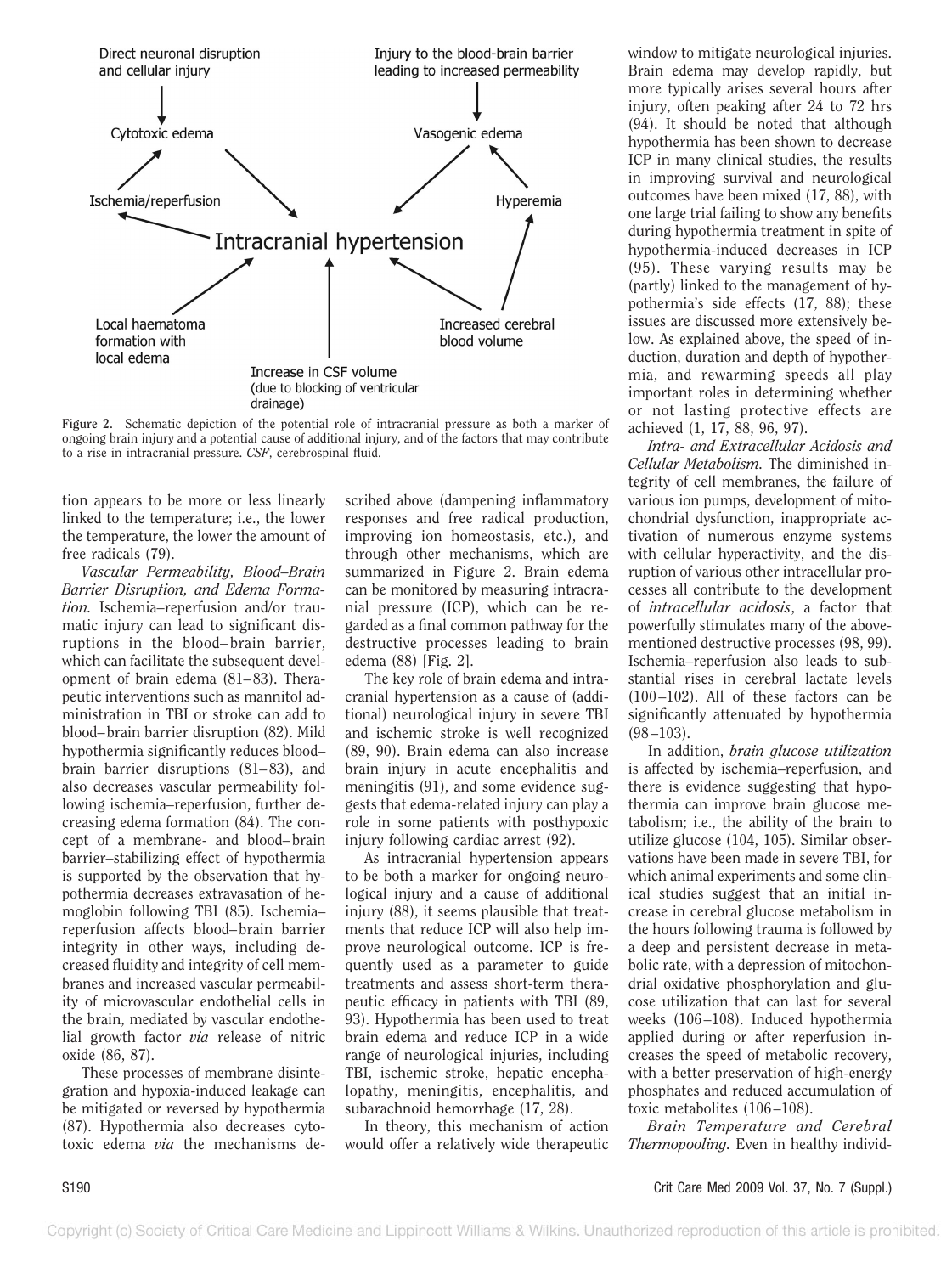uals, the temperature of the brain is slightly higher than the measured core temperature (109–111). This difference can increase significantly in patients following neurological injury, with gradients ranging from 0.1°C to more than 2°C (112–118), although this phenomenon does not occur in all brain-injured patients (118). These differences may increase even further when a patient develops fever, a very frequent phenomenon in patients with neurological injuries (119– 123). In addition, there may be small temperature differences between different areas of the brain even in healthy individuals, with active areas having a slightly higher temperature (124–127). These differences increase significantly when brain injury occurs, with injured areas becoming more hyperthermic than noninjured areas (128). The reason for this is that some of the destructive mechanisms discussed above lead to excessive generation of heat. These include excitotoxicity (which, as described above, induces "cellular hyperactivity" with extreme activation of enzyme systems, with concomitant generation of heat), the neuroinflammatory response, free radical production, and a process known as "cerebro thermopooling" (128, 129), meaning that excess heat generated in injured areas of the brain becomes more difficult to remove *via* the normal heat dissipation mechanisms (lymph and venous drainage) due to development of local brain edema. The heat thus becomes trapped in injured areas, further adding to hyperthermia-related injury.

Thus, a vicious cycle can arise: Brain injury leads to general overheating of the brain; more overheating occurs especially in injured areas; this leads to local and sometimes general brain edema, which then makes it more difficult to remove the excess heat. Due to this chain of events, brain temperatures in injured brain areas may exceed measured core temperatures by as much as 2°C to 4°C.

This is relevant because there is strong evidence from animal studies that (external) induction of hyperthermia significantly increases the risk and extent of neurological injury (17, 130–136). Hyperthermia increases the likelihood that ischemic areas become apoptotic or necrotic, even when fever develops (or is externally induced) some time after the initial injury. Baena et al (131) reported a 2.6-fold increase in neuronal injury in the rat hippocampus if mild warming

(1°C–2°C above normal for 3 hrs) was induced 24 hrs after a brief episode of forebrain ischemia. This suggests that fever can be detrimental even when it is of short duration and occurs on the day after injury. Others have reported similar observations in different animal models (132–136). The effects of fever appear to be more pronounced when they coincide with an episode of cerebral ischemia, suggesting that ischemic brain cells become even more susceptible to the harmful effects of hyperthermia (135–136).

Numerous clinical studies have confirmed that fever is indeed an independent predictor of adverse outcome in stroke, TBI, and postanoxic injury following cardiac arrest (121–123, 137–142). Schwarz et al (121) found that even very mild hyperthermia ( $>37.5$ °C!) within the first 72 hrs was independently associated with poor outcome in patients with intracerebral hemorrhage, and that there was a linear relationship between the severity and duration of fever and the risk for adverse outcome. In patients with ischemic stroke, fever is associated with a 3.4-fold increase in risk for adverse outcome (140), a higher brain infarct volume (141), and increased mortality (142). Although it has not been conclusively proven that these relationships are causal (i.e., that fever increases injury rather than just being a marker), this is strongly suggested by the temporal relationship and the results from animal studies (130–136).

*Coagulation Activation and Formation of Microthrombi.* Cardiopulmonary arrest and resuscitation are accompanied by a marked activation of coagulation, which can lead to intravascular fibrin formation with blockage of the microcirculation in the brain and heart (143–146). Administration of anticoagulants such as heparin and recombinant tissue-type plasminogen activator improves microcirculatory reperfusion and survival in animal experiments (146, 147); in addition, thrombolysis can improve cerebral tolerance to ischemia (148). Initial clinical reports suggesting that administration of thrombolytic agents could improve neurological outcome and survival in cardiac arrest (149) have not been confirmed in larger studies (150). Nevertheless, activation of coagulation seems to play an important role in developing ischemia–reperfusion injury, and although reversing this mechanism by itself may not improve outcome, this may be different if additional mechanisms are targeted simultaneously.

Hypothermia has some anticoagulatory effects. Mild platelet dysfunction occurs at temperatures  $\leq 35^{\circ}$ C, and some inhibition of the coagulation cascade develops at temperatures  $\leq 33^{\circ}$ C; platelet count can also decrease during cooling (1, 151–154). In theory, this anticoagulation effect may constitute yet another neuroprotective mechanism. This remains speculative given that no studies directly addressing this issue have been performed.

*Vasoactive Mediators.* Several studies have shown that hypothermia affects the local secretion of vasoactive substances such as endothelin, thromboxane A<sub>2</sub>  $(TxA<sub>2</sub>)$ , and prostaglandin  $I<sub>2</sub>$  in the brain and at other sites. Endothelin and  $TxA_2$ are powerful vasoconstrictive agents, whereas prostaglandin  $I<sub>2</sub>$  is a vasodilator. TxA<sub>2</sub> also stimulates platelet aggregation (155–157). TxA<sub>2</sub> and prostaglandin  $I_2$  play an important role in regulating local cerebral blood flow, and a balance between the two is required to maintain homeostasis (155). This local homeostasis can be disrupted following an ischemic or traumatic event, with a relative increase in production of  $TxA_2$  (158–161). This disruption in equilibrium can lead to vasoconstriction, hypoperfusion, and thrombogenesis in injured areas of the brain.

Animal experiments and small clinical studies suggest that this relative predominance of local vasoconstrictors can be corrected or modified by hypothermia (49, 162, 163). Aibiki et al (162) reported that moderate hypothermia (32°C–33°C) led to a reduction in prostanoid production and attenuation of the imbalance between  $TxA_2$  and prostaglandin  $I_2$  in patients with severe TBI. Chen et al (163) found decreased production of the vasoconstrictor endothelin-1 during induction of hypothermia.

This and other preliminary evidence suggests that hypothermia may favorably affect vasoactive mediator secretion in brain-injured patients. However, regulation of cerebral perfusion is a highly complex issue, especially in the injured brain; local circulation can be influenced by the presence or absence of cerebral autoregulation, ventilator settings and blood gas management, systemic blood pressure, fluid management including osmotic therapy, etc. Thus, the impact of hypothermia on this equation needs to be studied in greater detail.

*Improved Tolerance for Ischemia.* Hypothermia improves the tolerance for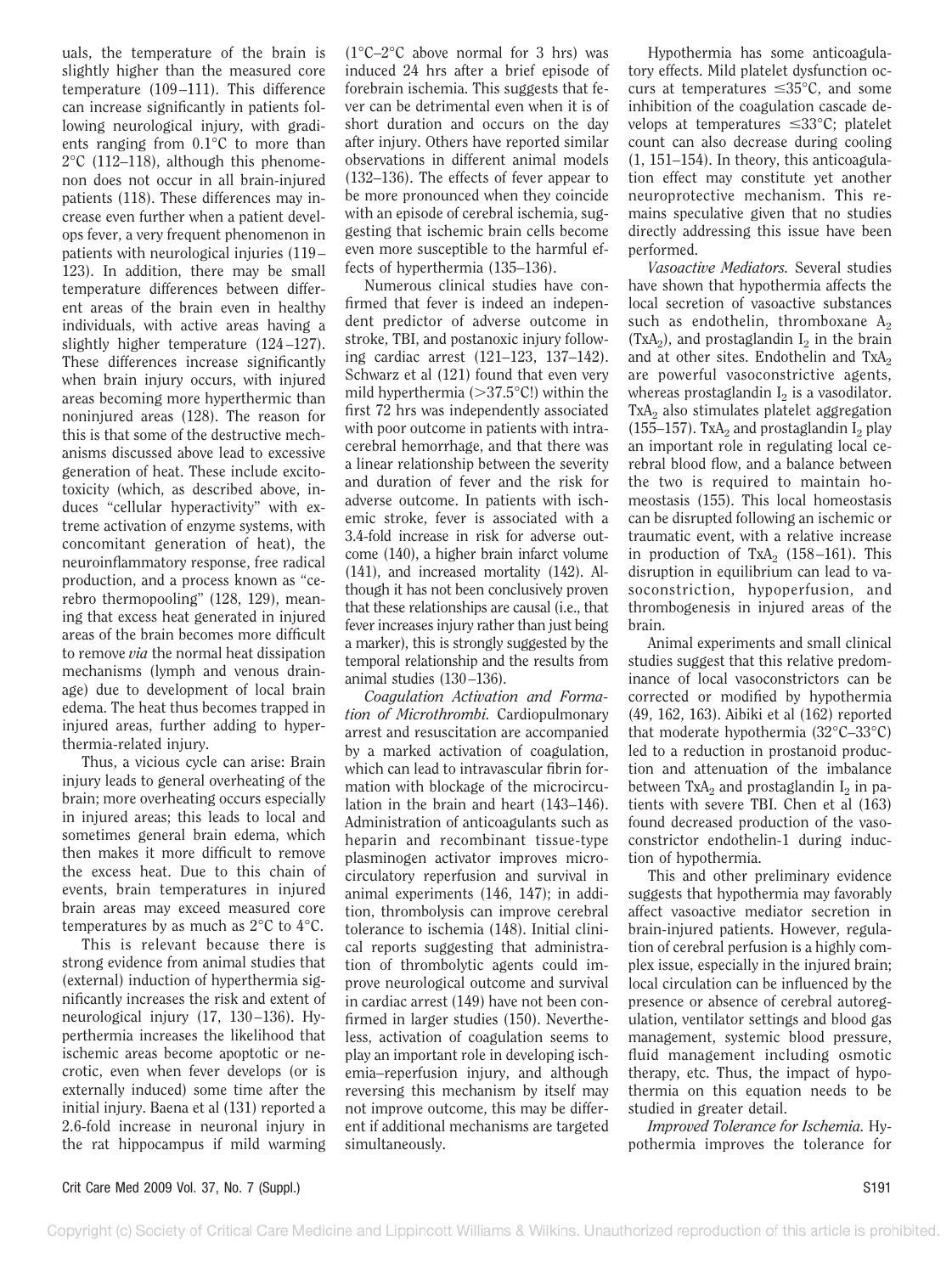The three phases of hypothermia treatment



**Figure 3.** Graphic depiction of the three phases of hypothermia treatment. The induction phase should last between 30 and 120 mins; rapid cooling may lead to a small overshoot, which should be accepted provided it is no greater than  $1^{\circ}$ C. The maintenance phase usually lasts 24 hrs in cardiac arrest patients (may be longer for other indications) and should be characterized by no or minimal fluctuations in temperature. The rewarming phase should be slow and controlled, with rewarming rates of 0.2°C to 0.5°C in cardiac arrest patients and lower rewarming rates for other indications. Fever should be prevented after rewarming.

ischemia in various animal models (164– 166). For this reason, it is widely used in the perioperative setting, especially in major vascular surgery, cardiothoracic surgery, and neurosurgical interventions (17). An ability to better withstand periods of ischemia would be an important protective mechanism, because many types of neurological injury can be complicated by ischemic events in the days following the initial insult.

For example, in patients with TBI a combination of biological factors (cytotoxic and vasogenic edema) and mechanical factors (blockage of spinal fluid drainage) can lead to cerebral edema and intracranial hypertension in the hours and days following initial injury (Fig. 2); cerebral edema can then cause additional ischemic injury. In patients with subarachnoid hemorrhage the development of vasospasms in the days and weeks following a bleeding episode can lead to significant ischemic injury. The risk for ischemic injury occurring in the postadmission period may also apply to postcardiac arrest patients, in whom cerebral ischemia may persist for several hours following successful resuscitation even when arterial oxygen levels are normal (167). Thus, a hypothermia-induced increase in tolerance for ischemia could be another powerful protective mechanism.

*Suppression of Epileptic Activity.* Nonconvulsive status epilepticus (i.e., epileptic activity without obvious clinical signs and symptoms) occurs frequently in

patients with postanoxic encephalopathy, stroke, TBI, and subarachnoid hemorrhage (168–172). It remains uncertain whether nonconvulsive status is a direct cause of additional injury; however, mounting evidence suggests that brain injury can be significantly increased when nonconvulsive status occurs in the acute phase of brain injury; i.e., while the destructive processes outlined above are ongoing (168, 169). In other words, although the role of nonconvulsive status by itself has not been fully clarified, when it occurs in combination with ongoing brain injury the two are synergistically detrimental (168, 169).

Evidence from various sources shows that hypothermia can suppress epileptic activity. Small case series report successful use of cooling to treat grand mal seizures (173–175). Animal studies have shown that external warming increases the extent of epilepsy-induced brain injury, that prevention or prompt treatment of fever reduces these injuries, and that induction of hypothermia further decreases seizure-induced brain injury (176–179). This antiepileptic effect offers yet another pathway through which hypothermia could provide neuroprotection, and by which fever may increase neurological injury.

*Spreading Depressionlike Depolarizations.* Some animal studies have suggested that neuronal damage in various types of neurological injury can be significantly increased by so-called *spreading* *depressionlike depolarizations* (23, 179). This has been studied mainly in models for TBI and stroke; its potential role in the relatively brief global ischemic brain injury that characterizes cardiac arrest is unclear. Hypothermia can suppress spreading depressions in different types of neurological injury (23, 180–182), providing yet another mechanism by which hypothermia could improve outcome.

*Influence on Genetic Expression.* Hypothermia increases the expression of socalled *immediate early genes,* which are a part of the protective cellular stress response to injury, and stimulates the induction of *cold shock proteins*, which can protect the cell from ischemic and traumatic injury (97). This provides yet another mechanism through which hypothermia can provide neuroprotection.

Thus, hypothermia favorably affects a whole range of destructive mechanisms unfolding in the injured brain after ischemia or trauma. This wide range of effects probably explains its efficacy, in contrast to interventions that target just one or two of these mechanisms and have mostly proved unsuccessful in clinical trials. Different mechanisms may play a greater or smaller role in different types of brain injury, and/or during different phases of ongoing brain injury. A more detailed understanding of these processes will help us apply therapeutic hypothermia and controlled normothermia more effectively.

The other key element for successful use of therapeutic cooling is awareness and proper management of the physiological consequences and side effects. These issues are dealt with in the next section.

## **Physiological Aspects of Cooling**

*Phases of Cooling Treatment.* A hypothermia treatment cycle can be divided into three distinct phases (Fig. 3):

- The induction phase, when the aim is to get the temperature below 34°C and then down to the target temperature as quickly as possible;
- The maintenance phase, when the aim is to tightly control core temperature, with minor or no fluctuations (maximum, 0.2°C–0.5°C);
- The rewarming phase, with slow and controlled warming (target rate, 0.2°C–0.5°C/hr for cardiac arrest patients and 0.1°C–0.2°C/hr for other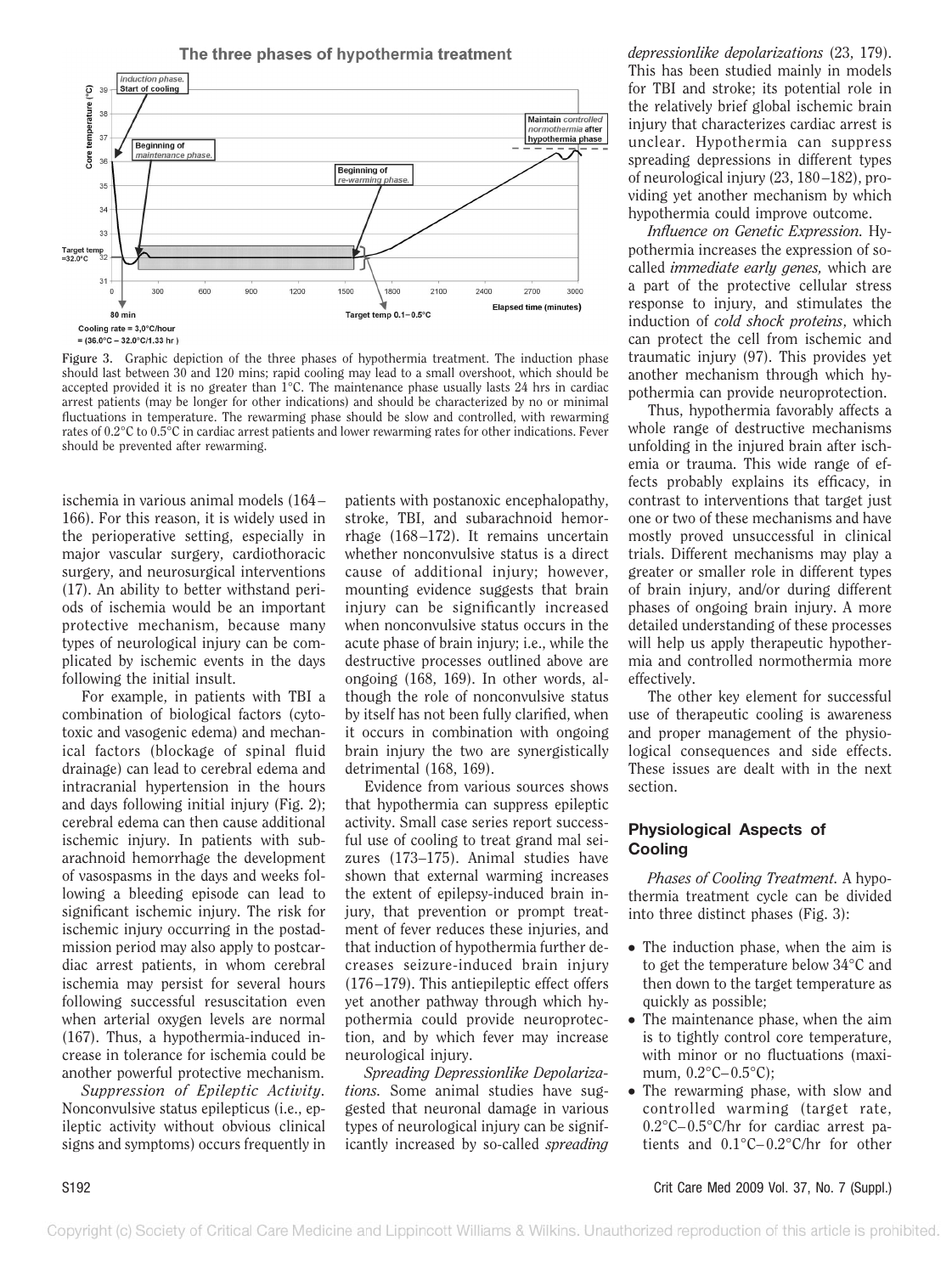categories such as patients with severe TBI) (183).

Each of these phases has specific management problems. The risk for immediate side effects such as hypovolemia, electrolyte disorders, and hyperglycemia is greatest in the induction phase (17, 184, 185). This phase presents the greatest patient management problems, requiring frequent adjustments in ventilator settings; dosing of sedation, insulin, and vasoactive drugs; and fluid and electrolyte administration (185). The risks can be reduced by rapid induction of hypothermia; i.e., minimizing the duration of the induction phase and reaching the more stable maintenance phase as quickly as possible. Rapid cooling can be achieved by combining different cooling methods, for example, surface cooling with infusion of 1500–3000 mL of cold (4°C) fluids using a pressure bag (186). Furthermore, some of the new intravascular devices may have more rapid cooling rates than previously used methods (1).

The maintenance phase is characterized by increased stability of the patient, with a decreased shivering response and less risk for hypovolemia and electrolyte loss. In this phase, attention should shift toward prevention of longer-term side effects such as nosocomial infections and bedsores.

In the rewarming phase, the patient's temperature should be increased very slowly, for a number of reasons. Firstly, rapid rewarming can cause electrolyte disorders (in particular, hyperkalemia) caused by shifts from the intracellular to the extracellular compartment. This can be largely prevented by slow and controlled rewarming. Secondly, insulin sensitivity can increase during rewarming, and slow rewarming decreases the risk for hypoglycemia if the patient is being treated with insulin. Thirdly, some animal experiments and clinical observations suggest that rapid rewarming could lead to loss of some or even all of the protective effects of hypothermia (187–191). Significant decreases in jugular venous oxygen saturation have been reported during rapid rewarming of patients following cardiac surgery under hypothermic conditions, indicating hypoxia of the brain (190); more slow rewarming led to a decrease in the incidence and severity of jugular bulb desaturations (190). In another study, Bissonnette et al (191) reported that patients who were rapidly rewarmed following cardiopulmonary bypass surgery often developed severe brain hyperthermia, even when core temperature measured at other sites remained normal. Although none of these experiments directly addressed optimal rewarming rates for cardiac arrest patients treated with hypothermia, these and other findings indicate that rapid rewarming can increase ischemia and aggravate destructive processes in the injured brain (1).

Another important concept is the maintenance of strict normothermia following the rewarming phase. As discussed above, fever is independently linked to adverse outcome in all types of neurological injury, including postanoxic injury following cardiac arrest (17). In addition, cerebrovascular reactivity may be impaired following hypothermia treatment (192), increasing the potential harmful effects of fever.

### **Physiological Changes and Side Effects of Cooling**

The induction of mild hypothermia induces numerous changes throughout the body. The most important physiological changes and side effects, and their consequences for patient management, are discussed below.

*Shivering and Cutaneous Vasoconstriction.* A separate article in this supplement is devoted to shivering (193); therefore, this topic is discussed only briefly here.

In awake patients, shivering induces unfavorable effects such as increased oxygen consumption and metabolic rate, excess work of breathing, and increased heart rate with increased myocardial oxygen consumption (1, 184, 194–197). In the perioperative setting, hypothermia has been linked to an increased risk for morbid cardiac events, particularly in older patients with heart disease (194– 196). However, these adverse consequences are linked to the hemodynamic and respiratory responses rather than to shivering *per se*; these responses can be largely suppressed through administration of sedatives, anesthetics, opiates, or other drugs during therapeutic cooling (1). For example, in contrast to the tachycardia associated with perioperative (accidental) hypothermia, heart rates are markedly reduced during therapeutic cooling (1). Nevertheless, it is important to prevent or aggressively treat shivering because it significantly complicates hypothermia induction, and leads to an undesirable increase in metabolic rate and oxygen consumption (1). Appropriate sedation and analgesia will also cause va-

sodilation, which can facilitate heat loss through surface cooling.

Relatively effective and rapidly acting antishivering agents include fentanyl, alfentanyl, meperidine, dexmedetomidine, propofol, clonidine, and magnesium (1). Specific advantages and disadvantages of these and other agents are reviewed in more detail elsewhere (1). Brief-acting paralyzing agents can be useful in the induction phase, especially when hypothermia is initiated outside the ICU setting, but prolonged paralysis is usually unnecessary (1). The effectiveness of the shivering response decreases with age; therefore, the doses of drugs required to suppress shivering are usually lower in older patients. Warm-air skin counterwarming can be used as an accessory method to lower the shivering threshold, and to decrease drug doses required to prevent shivering (198, 199).

In our unit, the standard approach is to administer a loading dose of magnesium (30 mmol) and fentanyl (50–100  $\mu$ g) when cooling is initiated, together with continuous infusion of either midazolam or propofol (the latter only in hemodynamically stable patients). If shivering occurs, another bolus of fentanyl  $(50-150 \mu g)$  is given, and more magnesium if serum  $Mg^{2+}$  is  $\leq 2.0$  mmol/L. In some patients, the dose of sedatives will be temporarily increased during induction and/or a bolus dose of midazolam (5–10 mg) will be given. If shivering persists, one of the following drugs is given, depending on the clinical circumstances: clonidine, meperidine, ketanserin, or (in rare cases) a brief-acting paralyzing agent. All patients should be carefully monitored for shivering during all phases of hypothermia treatment. Use of a recently developed shivering assessment scale (200) may be considered for this purpose.

The importance of adequate sedation and suppression of hypothermia-induced stress responses is underscored by observations from animal experiments suggesting that some or all of hypothermia's neuroprotective effects can be lost if cooling is used in nonsedated animals. One research group observed no protective effects when cooling was used after global anoxia in unsedated newborn piglets (201); when the experiment was repeated in the same model under adequate sedation, significant improvements in outcome were noted in hypothermia-treated animals (202). The authors concluded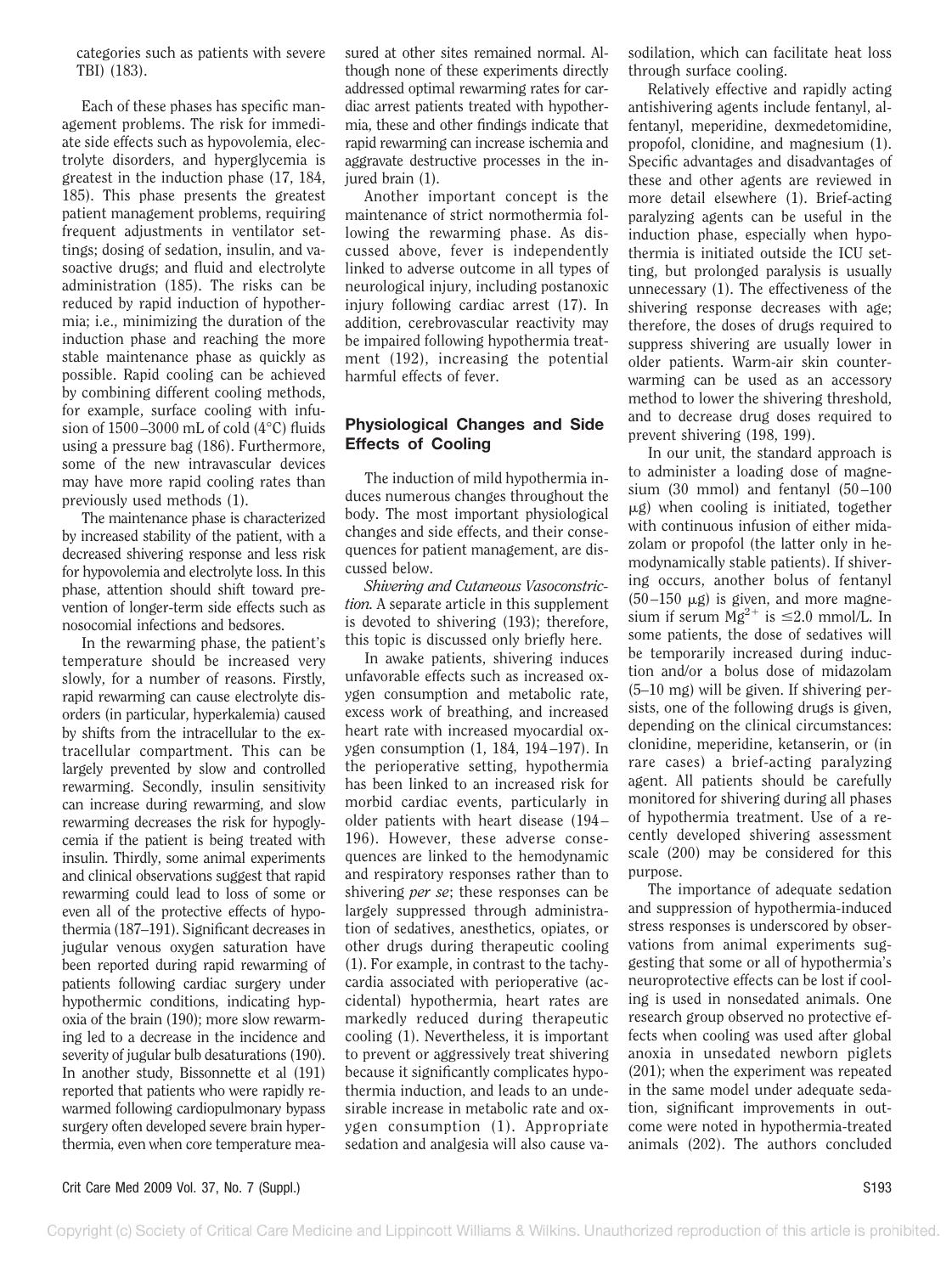that stress effects of cooling in unsedated animals could negate protective effects. Although this phenomenon has not been well studied in humans, it seems reasonable to avoid a cooling-related stress response.

*Metabolism, Blood Gases, Glucose and Electrolytes.* Hypothermia decreases the metabolic rate by  $\pm 8\%$  per 1°C drop in core temperature, with a parallel decrease in oxygen consumption and production of carbon dioxide. This means that ventilator settings need to be adjusted frequently especially in the induction phase of hypothermia, to avoid accidental hyperventilation that can cause cerebral vasoconstriction. Blood gas values are temperature dependent, and if blood samples are warmed to 37°C before analysis (as is common in most laboratories),  $P_0$  and  $P_0$  will be overestimated and pH underestimated in hypothermic patients (1). This topic has been reviewed elsewhere (203).

Blood gas management when  $CO<sub>2</sub>$  values measured at 37°C are kept constant (for example, at 40 mm Hg) regardless of the patient's actual core temperature is called *alpha-stat* management. The alternative is *pH-stat* management, in which Pco<sub>2</sub> is corrected for temperature and is maintained at a prespecified value. This implies that the temperature-corrected pH will remain constant during pH-stat management and will increase during alpha-stat management (1). Which of these two methods is superior remains to be determined, and may depend in part on whether or not cerebral autoregulation is preserved (1). Strictly applied alpha-stat management could lead to hyperventilation and cerebral vasoconstriction; strict pH-stat management could lead to hypercapnia, cerebral vasodilation, and increased ICP. Which option is preferable may depend on the precise nature of the neurological injury and the presence or absence of brain edema. Excessive hypocapnia can increase ischemia in injured areas of the brain, while excessive hypercapnia can increase brain edema; thus both can cause additional brain injury. These issues are more extensively addressed in a recently published review (1).

For accurate temperature correction, blood samples should be analyzed at the patient's real temperature; this can be most easily accomplished by performing on-site analysis in the ICU. If this is not possible, the blood gas values can be estimated in the following way.

In a sample assayed at 37°C:

- Subtract 5 mm Hg P<sub>02</sub> per  $1^{\circ}$ C that the patient's temperature is  $\langle 37°C;$
- Subtract 2 mm Hg Pco<sub>2</sub> per  $1^{\circ}$ C that the patient's temperature is  $\langle 37^{\circ}$ C;
- Add 0.012 pH units per 1°C that the patient's temperature is  $\langle 37°C.$

Thus, a sample from a patient with a core temperature of 33°C analyzed in the lab at 37 $\degree$ C with the results pH 7.45, Pco<sub>2</sub> 35 mm Hg, and  $Po<sub>2</sub>$  80 mm Hg would have the following temperature-corrected values: pH  $7.50$ ,  $PCO<sub>2</sub> 27$  mm Hg, and  $PO<sub>2</sub>$ 60 mm Hg.

In our unit, we use temperaturecorrected blood gas values but avoid severe hypercapnia. Target Pco<sub>2</sub> values at 32°C (our usual target temperature in cardiac arrest patients) are 32 to 36 mm Hg, which would be 42 to 46 mm Hg in an uncorrected sample.

Hypothermia can also decrease insulin sensitivity and the amounts of insulin secreted by the pancreas. This can lead to hyperglycemia and/or an increase in the doses of insulin required to maintain glucose levels within target range. Sustained hyperglycemia has been linked to adverse outcome in critically ill patients, and may pose additional risks in patients with neurological injuries (39), although the optimal targets for glucose control remain controversial (39). Prevention and/or prompt correction of severe hyperglycemia should be part of the therapeutic strategy during hypothermia treatment. Furthermore, it should be realized that doses of insulin required to maintain normoglycemia are likely to decrease when the patient is rewarmed; this means that hypoglycemia can easily develop in the rewarming phase as insulin sensitivity is restored, particularly if the patient is rewarmed (too) quickly.

Cooling can also affect *electrolyte levels*. A combination of hypothermiainduced intracellular shift and tubular dysfunction leading to an increase in renal excretion of electrolytes can lead to depletion of magnesium, potassium, and phosphate during cooling (185). These electrolyte disorders can increase the risk for arrhythmias and other potentially harmful complications (204, 205). There is evidence suggesting that magnesium could play a role in mitigating various types of brain injury (204, 205); hypophosphatemia has been linked to respiratory problems and increased infection risk (206). Thus, electrolyte levels should be kept in the high-normal range during and after hypothermia treatment.

Extra care should be taken during rewarming because hyperkalemia may develop during this phase, due to release of potassium sequestered to the intracellular compartment during hypothermia induction (1). Hyperkalemia can be prevented by slow and controlled rewarming, allowing the kidneys to excrete the excess potassium. Thus, the risk for rebound hyperkalemia in the rewarming phase should not be regarded as a reason to accept hypokalemia in the induction and maintenance phase. However, in patients with anuria or severe oliguria, renal replacement therapy should be started before the patient is rewarmed.

*Cardiovascular and Hemodynamic Effects.* Hypothermia has complex and opposing effects on the myocardium and myocardial contractility, depending on the patient's volume status and whether or not the patient is adequately sedated. Under normal circumstances, mild hypothermia will decrease heart rate and increase myocardial contractility in sedated and euvolemic patients (1, 207–211). Systolic function will improve but a mild degree of diastolic dysfunction may occur in some patients (1, 207–211). Blood pressure remains stable or increases slightly in most patients during mild hypothermia (1, 186, 211–213). Cardiac output decreases along with the heart rate; however, the hypothermia-induced decrease in metabolic rate usually equals or exceeds the decrease in cardiac output, so that the balance between supply and demand remains constant or improves (1).

The heart rate can be artificially increased by external pacing, or through administration of chronotropic drugs such as isoprenalin or dopamine. However, this is usually unnecessary; furthermore, myocardial contractility may be adversely affected (210, 211, 214). Two animal studies (210, 214) and one clinical study in patients undergoing cardiac surgery (211) reported that while increasing heart rate under normothermic conditions increased myocardial contractility and cardiac output, increasing the heart rate under hypothermic conditions significantly decreased myocardial contractility. When heart rates were not artificially increased, induction of mild hypothermia improved myocardial contractility (211).

Thus, in most patients the heart rate should be allowed to decrease along with the patient's core temperature; further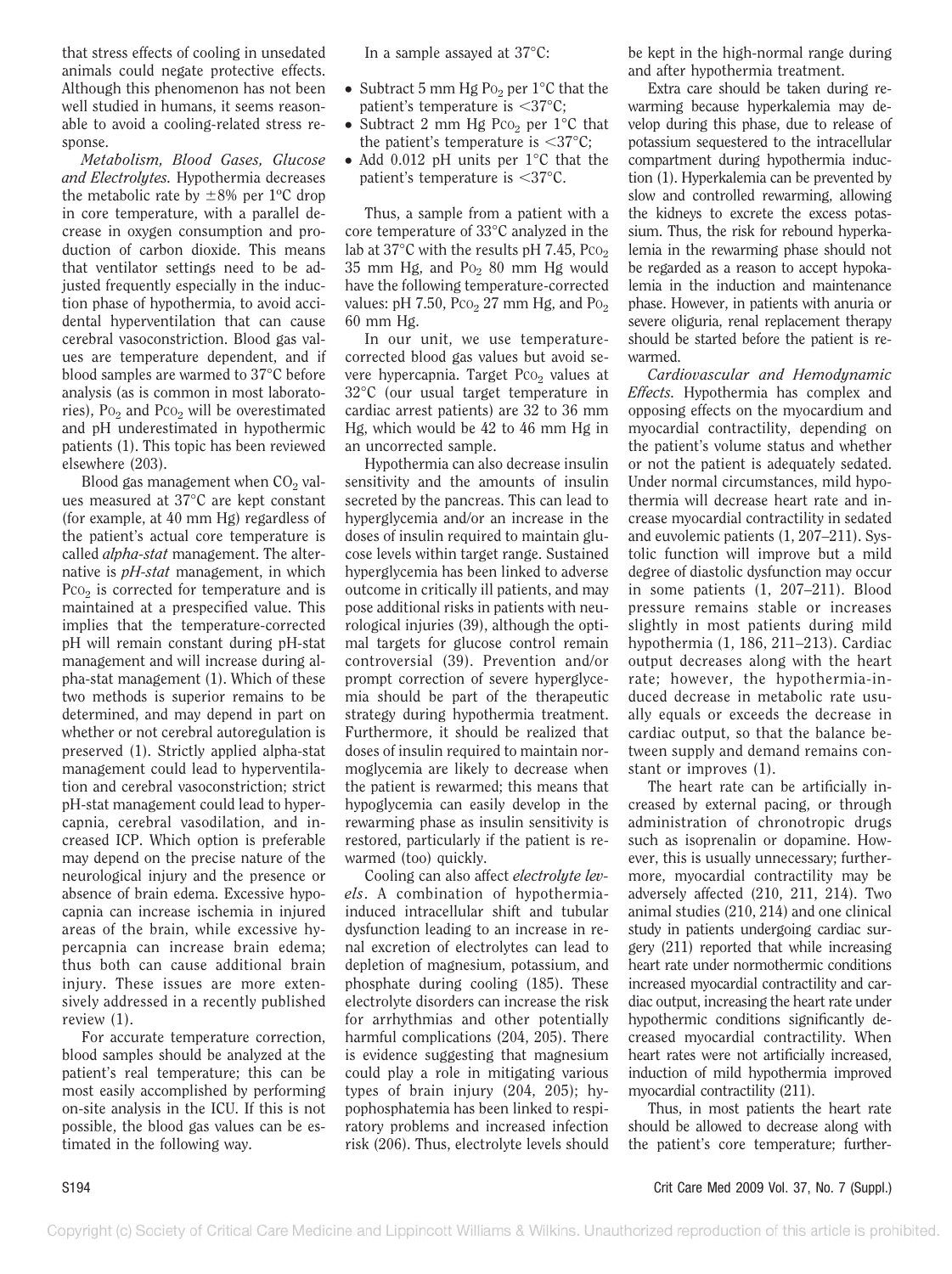more, it should be realized that normal values for heart rate change with temperature.

Despite these data, hypothermia is often still viewed as a (potential) cause of hypotension and (additional) myocardial dysfunction. There are several reasons for this:

Firstly, in contrast to mild hypothermia, deep hypothermia  $(< 30^{\circ}$ C) does decrease myocardial contractility (1, 215). Secondly, hypothermia can cause hypovolemia by inducing "cold diuresis" through a combination of increased venous return, activation of atrial natriuretic peptide, decreased levels of antidiuretic hormone and renal antidiuretic hormone receptor levels, and tubular dysfunction (185, 216–221). The increase in venous return is caused by constriction of peripheral vessels (particularly in the skin) due to hypothermia-induced increases in plasma norepinephrine levels and activation of the sympathetic nerve system. This leads to a shift of the blood from peripheral (small) veins to deeper veins and the core compartment of the body, increasing the venous return. In this way, hypothermia can induce hypovolemia, which if uncorrected can cause hypotension as well as electrolyte depletion and an increase in blood viscosity. The risk for hypovolemia increases significantly if the patient is simultaneously treated with diuretic agents such as mannitol. However, hypotension can be quite easily prevented by avoiding or promptly correcting hypovolemia, and by avoiding excessive stimulation of the heart rate.

Three studies in pediatric patients enrolling a total of 127 patients and two small studies in adult patients enrolling 18 patients have reported successful use of mild hypothermia (32°C–33°C) as rescue therapy to reverse refractory cardiac shock following cardiac surgery (222– 226). Two additional studies have reported successful use of hypothermia in patients who remained comatose after a massive cardiac arrest leading to severe cardiac shock (227, 228). Rates of favorable outcome in patients with cardiac shock were 61% (14 of 23) in the first study and 39% (11 of 28) in the second study. Oddo et al (229) recently reported that the presence of cardiac shock on admission did not correlate with adverse outcome in a prospective series of 74 patients with witnessed cardiac arrest treated with hypothermia, regardless of initial rhythm or hemodynamic status. These observations suggest that cardiac shock should not be regarded as a counterindication for hypothermia treatment.

Hypothermia also causes changes in the heart rhythm and electrocardiogram. The hypothermia-induced increase in venous return discussed above initially leads to mild sinus tachycardia. Tachycardia can be much more pronounced if the patient is insufficiently sedated, and the shivering response with increased oxygen consumption and heat generation can lead to more marked tachycardia.

This is soon followed by sinus bradycardia when core temperature drops below 35.5°C. The heart rate decreases progressively as core temperature drops, and at 33°C the normal heart rate will be 45 to 55 bpm (although there is wide interpatient variability). The underlying mechanism is a decrease in the rate of spontaneous depolarization of cardiac pacemaker cells (including those of the sinus node), as well as prolongation of the duration of action potentials and a mild decrease in the speed of myocardial impulse conduction. The most common electrocardiogram changes are prolonged PR intervals, increased QT interval, and widening of the QRS complex. Sometimes so-called Osborne waves can be seen, although this is relatively rare during mild hypothermia.

These electrocardiogram changes usually do not require treatment. It is often assumed that mild hypothermia increases the risk for arrhythmias and decreases the chance of successful treatment of arrhythmias, because the hypothermic myocardium becomes less responsive to antiarrhythmic drugs and more difficult to defibrillate. However, in general this applies only to deep hypothermia  $(\leq 28^{\circ}C)$ ; experimental evidence suggests that mild hypothermia can actually decrease the risk for arrhythmias, by stabilizing cell membranes and increasing the likelihood of successful defibrillation if arrhythmias do occur. Two studies have assessed the likelihood of successful defibrillation under hypothermic conditions compared with normothermia in a swine model. Both found higher rates of return of spontaneous circulation, increased likelihood of successful defibrillation, fewer shocks required to reach return of spontaneous circulation, and lower incidence of postdefibrillation asystole during mild hypothermia (230, 231). Similar observations have been reported in a rabbit model (232). Various case studies describe successful use of hypothermia to treat arrhythmias (junctional ectopic

tachycardia) in young infants (233–235). All of this indicates that mild hypothermia decreases rather than increases the risk for arrhythmias, and facilitates rather than complicates the treatment of arrhythmias.

However, this changes if core temperature drops below 28°C (in rare cases, 30°C in patients with severe electrolyte disorders and/or severe myocardial ischemia). More profound hypothermia does increase the risk for arrhythmias, usually beginning with atrial fibrillation, which can progress to more severe arrhythmias including ventricular tachycardia and ventricular fibrillation if temperature decreases further. Thus, a *de novo* development of atrial fibrillation in a patient with a core temperature 30°C should be viewed as a warning sign, and the patient should be rewarmed to  $\geq 30^{\circ}$ C immediately. In general, a temperature drop below 30°C should be strenuously avoided during therapeutic cooling in the ICU, but cooling treatment should not be withheld because of the presence or risk for arrhythmias.

In addition, attending physicians and nurses should be aware that the myocardium becomes more sensitive to mechanical manipulations during deep hypothermia. For example, if a physician decides to perform chest compressions because of severe bradycardia at a core temperature  $\langle 28^\circ \text{C}$ , this manipulation can induce arrhythmias including ventricular fibrillation (1). An additional problem is that if arrhythmias do develop during deep hypothermia, they become significantly more difficult to treat, because the hypothermic myocardium can become less responsive to antiarrhythmic drugs (1). Furthermore, other treatments for atrial fibrillation, such as electric cardioversion, are frequently unsuccessful at low temperatures, and may actually trigger a conversion from atrial fibrillation to ventricular fibrillation. Cardioversion for nonlife-threatening arrhythmias should be avoided at core temperatures  $\langle 34^\circ \text{C} \rangle$ .

*Coronary Perfusion and Ischemia.* Hypothermia reduces metabolic rate and induces bradycardia, thereby providing protective effects for the ischemic myocardium. In addition, it has been shown that mild hypothermia (35°C) induces coronary vasodilation and increases myocardial perfusion in healthy volunteers (236, 237). In contrast, hypothermia can induce vasoconstriction in severely atherosclerotic coronary arteries (237). In addition, hypothermia can cause shiver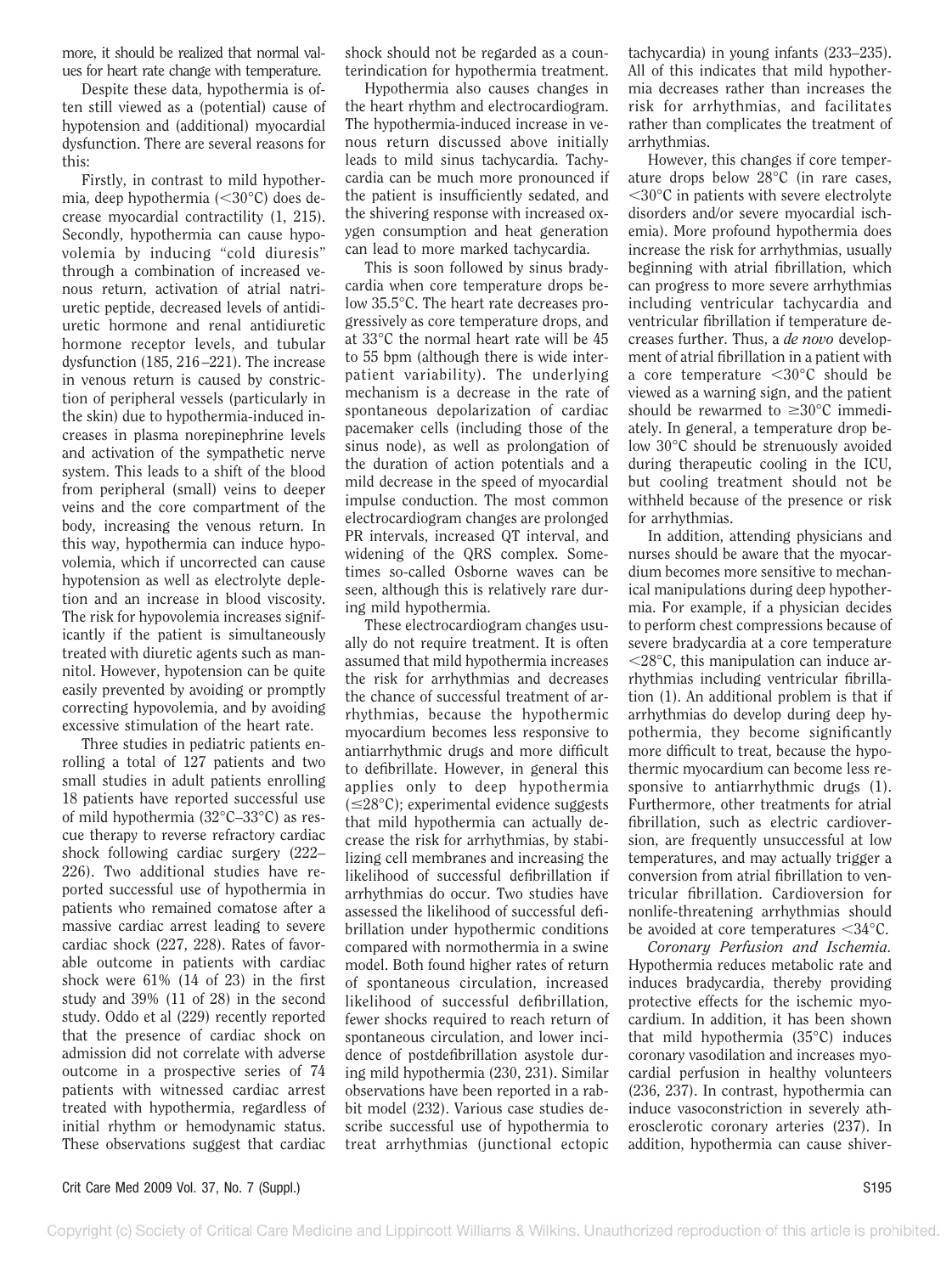ing, tachycardia, and increased myocardial oxygen consumption in insufficiently sedated patients. Indeed, accidental hypothermia in the perioperative setting increases the risk for morbid cardiac events (194, 195). Thus, preventing adverse effects depends on avoiding a stress response and effective suppression of shivering.

Some animal experiments and preliminary clinical studies have suggested that inducing mild hypothermia in the early stages following myocardial infarction could mitigate myocardial injury (17). This issue needs to be addressed in larger studies, but the available evidence certainly does not suggest that hypothermia increases myocardial injury.

*Coagulation.* Mild hypothermia can induce mild coagulopathy (1). Temperatures below 35°C can cause platelet dysfunction and a mild decrease in platelet count; at temperatures  $\langle 33^{\circ}$ C, other steps in the coagulation cascade, such as the synthesis and kinetics of clotting enzymes and plasminogen activator inhibitors, may also be affected (1). These effects have been studied mostly *in vitro*. Clinical observations suggest that the risk for severe bleeding associated with therapeutic cooling is relatively small; none of the studies in patients with cardiac arrest, severe TBI, or stroke have reported significant bleeding problems, although it should be emphasized that actively bleeding patients were excluded from all of these studies (1, 17). Schefold and coworkers (238) recently assessed the risk and severity of bleeding during simultaneous use of mild hypothermia and thrombolysis. They found that bleeding risks were similar to historical controls treated with thrombolytics alone, although there was a trend toward more red blood cell units being required to reach target hematocrit in hypothermic patients who developed bleeding complications and needed transfusions. However, neurological outcomes were significantly better in patients treated with both thrombolytics and hypothermia, even in those who developed bleeding complications (238). The authors conclude that bleeding risks should not be viewed as a reason to withhold hypothermia treatment.

These factors should be taken into account when deciding whether or not to use hypothermia in patients who are actively bleeding, or who have a high bleeding risk. If possible the (potential) source of bleeding should be (surgically) con-

trolled before cooling is initiated. If this is not possible, the risks of bleeding should be weighed against the benefits of cooling, and careful consideration should be given to the appropriate depth of hypothermia for that patient. Very mild hypothermia (35°C) does not affect coagulation, and can be safely used even if bleeding risks are high. Temperatures of 33°C to 35°C affect platelet function only; if surgical procedures are performed under hypothermic conditions, platelet transfusion may be considered. Coagulation factors other than platelet function are affected only when temperatures decrease below 33°C.

*Drug Clearance.* The speed of most enzyme-mediated reactions is temperature-dependent; therefore, the speed of these reactions is significantly slowed by hypothermia. One of the consequences is a decrease in the rates of drug metabolism by the liver (17, 239). Hypothermiainduced reductions in clearance have been demonstrated for a number of commonly used ICU medications, including vasoactive drugs such as epinephrine and norepinephrine; opiates such as morphine, fentanyl, and remifentanil; sedatives such as propofol, volatile anesthetics, barbiturates, and midazolam; neuromuscular blocking agents such as rocuronium, atracurium, and vecuronium; and other drugs such as phenytoin, nitrates, and some beta-blockers (1, 239). Other drugs metabolized by the liver are likely to be affected in similar ways.

The net effects of hypothermia on drug action may be more complex than simply increasing the concentration of active metabolites. Temperature can also directly affect the body's response to specific drugs. For example, the effects of vasoactive drugs, such as epinephrine and norepinephrine, on blood pressure can be slightly blunted by hypothermia. Hypothermia-induced changes in the volume of distribution and renal function may also influence how drugs work under hypothermic conditions.

However, in most cases the effect of hypothermia will be to increase drug levels, thereby enhancing drug potency and effect duration. From a practical perspective, it seems reasonable to make empirical dose adjustments in drugs with relatively short half-lives that are metabolized by the liver (e.g., midazolam). When an increase in depth of sedation is required, or an episode of shivering needs to be treated, it is preferable to use bolus doses rather than to increase maintenance dose.

Drugs with long half-lives (e.g., amiodarone) are far less affected by these mechanisms, because the amounts eliminated in 24 hrs are low regardless of temperature; therefore, effects of amiodarone are less temperature-dependent, and clearance is only slightly decreased under hypothermic conditions.

*Risk for Infections.* Hypothermia inhibits the proinflammatory response through inhibition of leukocyte migration and phagocytosis and decreased synthesis of proinflammatory cytokines (1). Indeed, suppression of harmful neuroinflammation is one of the mechanisms through which hypothermia may exert its protective effects; the downside of this protective mechanism is an increased risk for infections. Development of (accidental) hypothermia in the perioperative setting has been linked to increased risk for infections of the respiratory tract and (surgical) wounds (1, 240–242). Some evidence suggests that this may even apply to controlled normothermia; i.e., suppression of a febrile response. For therapeutic cooling (i.e., cooling of sedated and mechanically ventilated patients) the risk for nosocomial infections appears to be closely linked to treatment duration (higher risk if treatment is continued for  $>$ 24 hrs) and to the category of patients (lowest risk in cardiac arrest patients, highest risk in patients with severe stroke). Most of the studies reporting increased risks of infection during therapeutic cooling also observed that final outcomes did not appear to be adversely affected, even when infections occurred (17). The suppression of inflammatory responses in the lung has also been used therapeutically to improve oxygenation in patients with severe acute respiratory distress syndrome (17).

Strategies to deal with increased infection risks include considering antibiotic prophylaxis. Recent publications suggest that the use of selective decontamination of the digestive tract can significantly reduce the risk for nosocomial infections and decrease mortality in ICU patients (243, 244). Clinical studies with therapeutic cooling in settings in which selective decontamination of the digestive tract was used have reported low infection rates (186, 216), even when hypothermia was used for prolonged periods (216).

Patients should be carefully monitored for signs of infection during therapeutic temperature management. Some normal signs of infection are absent or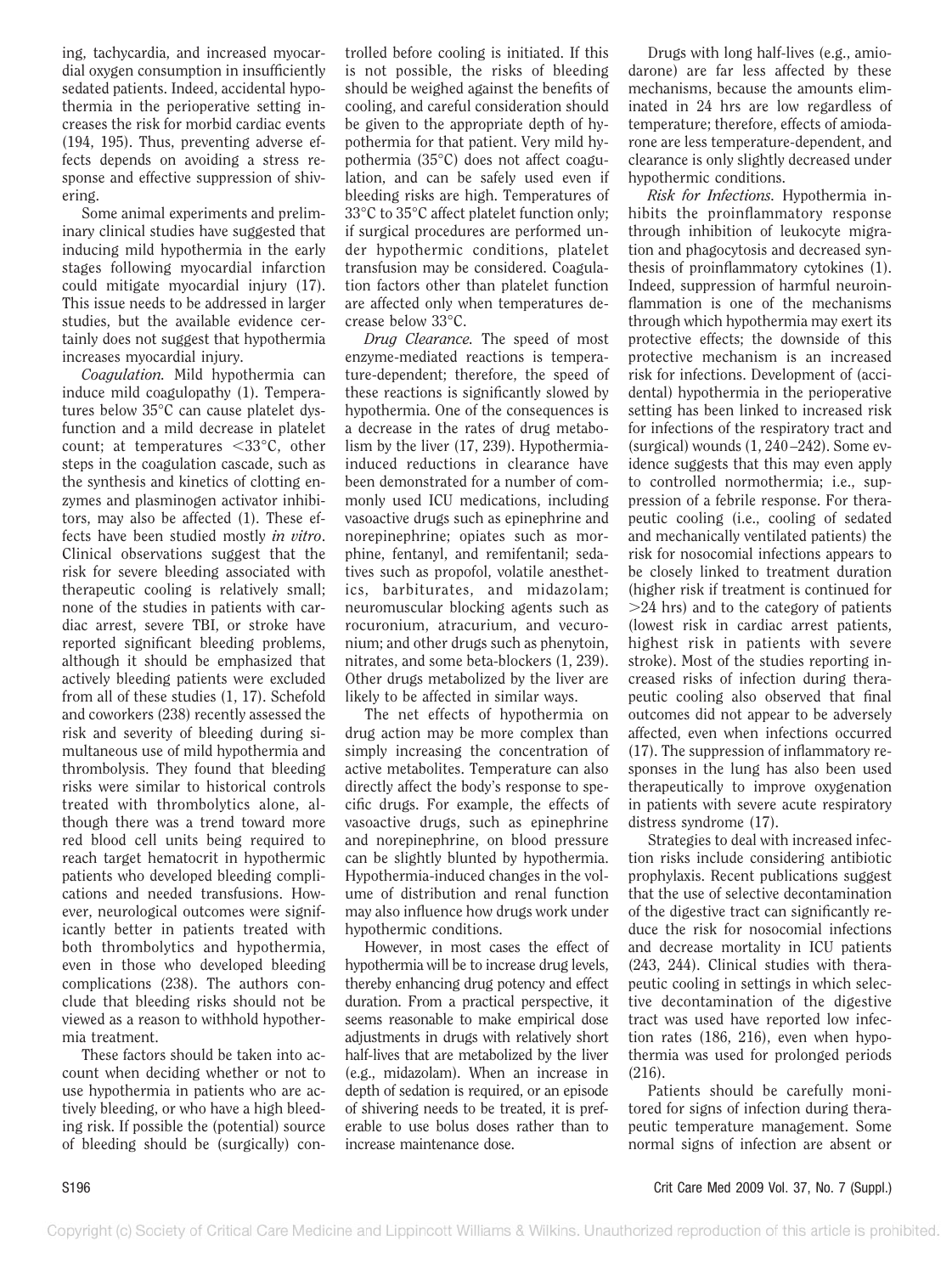suppressed during hypothermia; this obviously applies to development of fever but may also apply to increased C-reactive protein level and elevated white blood cell count. One telltale sign of developing infection can be a sudden increase in the "workload" of the cooling device; i.e., a decrease in water temperature and increase in noise levels of the device that is being used to cool the patient. Such increases in cooling power may indicate either shivering or an attempt by the body to generate fever, and thus the presence of an infection.

Many treatment protocols (including in our ICU) include daily blood surveillance cultures to screen for bacteremia. The threshold for antibiotic treatment should be low. In patients developing infections after hypothermia treatment, fever should be treated symptomatically, to prevent new or additional neurological injuries (17).

The risk for wound infections may be further increased by hypothermia-induced cutaneous vasoconstriction. The same applies to the development of bedsores, which once formed will be more likely to progress and become infected because of the immune-suppressed state and complete immobilization of the patient. Nurses and physicians should be aware of these additional risks and take extra precautionary measures. Extra attention should also be paid to catheter and central line insertion sites, as local infections also are more likely to develop here.

*Other Effects.* Hypothermia is associated with impaired bowel function and delayed gastric emptying. There is no specific strategy to deal with this issue; routine measures such as insertion of duodenal probes and/or administration of metoclopramide or low-dose erythromycin may be considered, taking care that the combination of hypothermia with these drugs does not cause QT prolongation (1). Hypothermia often causes a mild rise in serum amylase; however, the risk for clinically significant pancreatitis is extremely low (1).

Many other changes in laboratory measurements can develop during hypothermia. Apart from those already mentioned (hyperglycemia; low electrolyte levels; decreased platelet and white blood cell counts; increased levels of glycerol, free fatty acids, ketonic acids, lactate, and amylase), these may include a rise in liver enzymes (serum glutamic oxaloacetic transaminase and serum glutamic pyruvic transaminase) and increased levels of cortisol, norepinephrine, and epinephrine (184).

## **CONCLUSION**

Hypothermia is the first treatment with a proven ability to reverse postischemic injury in the clinical setting. As such, it represents a major breakthrough, the importance of which is only just beginning to be fully appreciated. However, there are numerous pitfalls in using therapeutic cooling to maximum efficacy, particularly if prolonged treatments are required to improve outcome, as seems to be the case for stroke and severe TBI. Understanding the mechanisms that underlie hypothermia's protective effects, awareness of the physiology of cooling, and knowing and understanding the potential side effects are all key factors in effectively using this therapeutic strategy. There are still many misconceptions surrounding therapeutic cooling; some risks are imagined or overestimated, whereas others are not fully appreciated.

Temperature management strategies are likely to play an increasingly important role in the care of (neuro)critically ill patients. In view of the numerous potential applications for induced hypothermia or controlled normothermia, it is increasingly important that physicians and nurses caring for critically ill patients, particularly those with neurological injuries, be aware of these issues, to help them avoid the pitfalls and risks of this treatment.

#### **REFERENCES**

- 1. Polderman KH, Herold I: Therapeutic hypothermia and controlled normothermia in the intensive care unit: Practical considerations, side effects, and cooling methods. *Crit Care Med* 2009; 37:1101–1120
- 2. Fay T: Observations on prolonged human refrigeration. *NY State J Med* 1940; 40: 1351–1354
- 3. Fay T: Observations on generalized refrigeration in cases of severe cerebral trauma. *Assoc Res Nerv Ment Dis Proc* 1945; 24: 611–619
- 4. Bigelow WG, Callaghan JC, Hopps JA: General hypothermia for experimental intracardiac surgery. The use of electrophrenic respirations, an artificial pacemaker for cardiac standstill and radio-frequency rewarming in general hypothermia. *Ann Surg* 1950; 132:531–539
- 5. Botterell EH, Lougheed WM, Scott JW, et al: Hypothermia and interruption of carotid, or carotid and vertebral circulation,

in the management of intracranial aneurysms. *J Neurosurg* 1956; 13:1–42

- 6. Botterell EH, Lougheed WM, Morley TP, et al: Hypothermia in the surgical treatment of ruptured intracranial aneurysms. *J Neurosurg* 1958; 15:4–18
- 7. Bigelow WC: Methods for inducing hypothermia and rewarming. *Ann NY Acad Sci* 1959; 80:522–532
- 8. Benson DW, Williams GR, Spencer FC, et al: The use of hypothermia after cardiac arrest. *Anesth Analg* 1959; 38:423–428
- 9. Williams GR, Spencer FC: The clinical use of hypothermia after cardiac arrest. *Ann Surg* 1959; 148:462–468
- 10. Rosomoff HL: Protective effects of hypothermia against pathologic processes of the nervous system. *Ann NY Acad Sci* 1959; 80:475–486
- 11. Fay T: Early experiences with local and general refrigeration of the human brain. *J Neurosurg* 1959; 16:239–259
- 12. Lazorthes G, Campan L: Moderate hypothermia in the treatment of head injuries. *Clin Neurosurg* 1964; 12:293–299
- 13. Hamby WB: Intracranial surgery for aneurysm: Effect of hypothermia upon survival. *J Neurosurg* 1963; 20:41–45
- 14. Safar P: Long-term resuscitation in intensive care units. *Anesthesiology* 1964; 25: 216–222
- 15. Rosomoff HL, Safar P: Management of the comatose patient. *Clin Anesth* 1965; 1:244–258
- 16. Bernard SA, Jones BM, Horne MK: Clinical trial of induced hypothermia in comatose survivors of out-of-hospital cardiac arrest. *Ann Emerg Med* 1997; 30:146–153
- 17. Polderman KH: Induced hypothermia and fever control for prevention and treatment of neurological injuries. *Lancet* 2008; 371: 1955–1969
- 18. Jastremski M, Sutton-Tyrrell K, Vaagenes P, et al: Glucocorticoid treatment does not improve neurological recovery following cardiac arrest. Brain Resuscitation Clinical Trial I Study Group. *JAMA* 1989; 262: 3427–3430
- 19. Brain Resuscitation Clinical Trial II Study Group: Randomized clinical study of thiopental loading in comatose survivors of cardiac arrest. *N Engl J Med* 1986; 314: 397–403
- 20. Brain Resuscitation Clinical Trial II Study Group: A randomized clinical study of a calcium-entry blocker (lidoflazine) in the treatment of comatose survivors of cardiac arrest. *N Engl J Med* 1991; 324:1225–1231
- 21. Helfaer MA, Ichord RN, Martin LJ, et al: Treatment with the competitive NMDA antagonist GPI 3000 does not improve outcome after cardiac arrest in dogs. *Stroke* 1998; 29:824–829
- 22. Silbergleit R, Haywood Y, Fiskum G, et al: Lack of a neuroprotective effect from N-acetylcysteine after cardiac arrest and resuscitation in a canine model. *Resuscitation* 1999; 40:181–186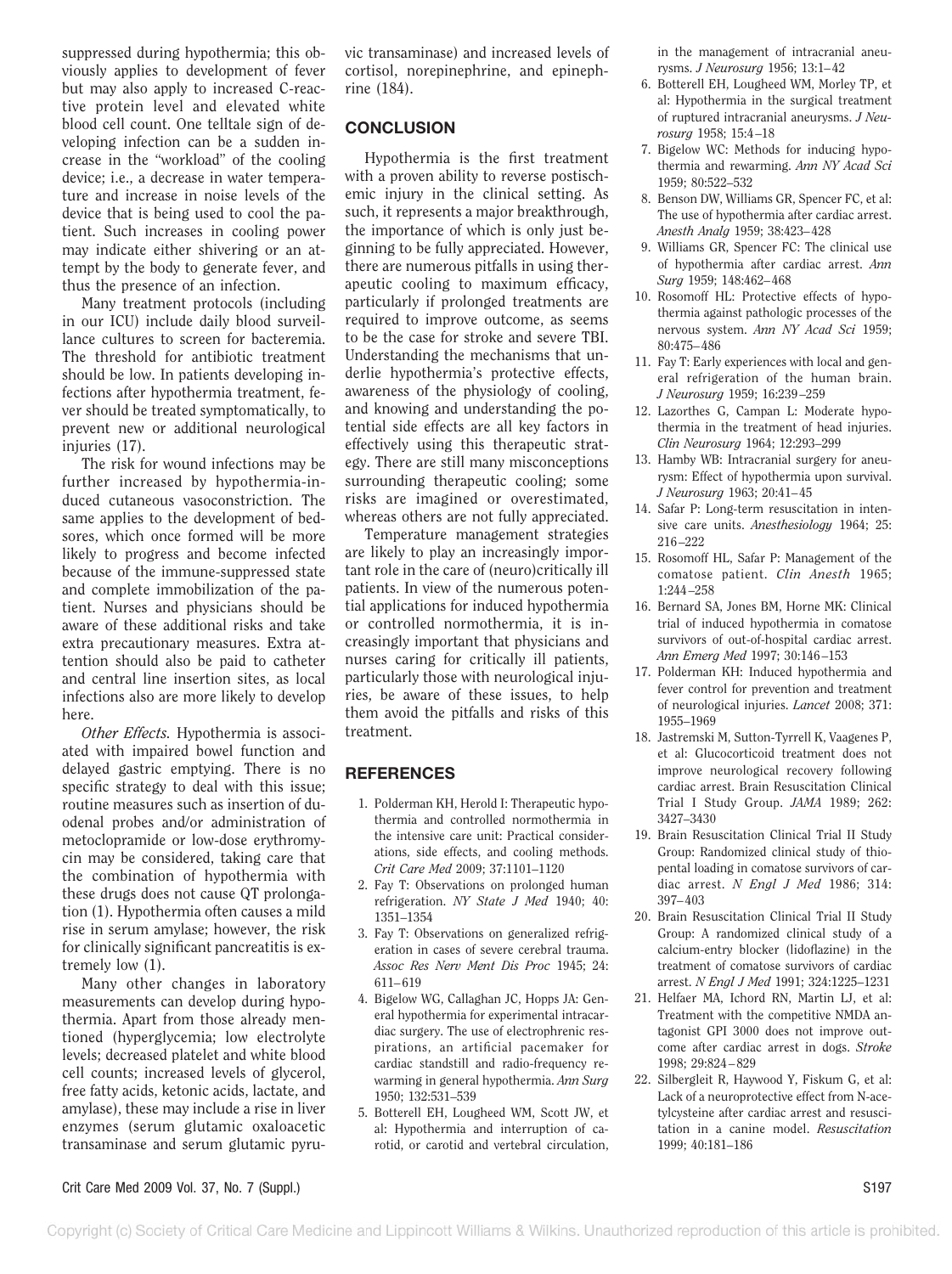- 23. Auer RN: Non-pharmacologic (physiologic) neuroprotection in the treatment of brain ischemia. *Ann NY Acad Sci* 2001; 939: 271–282
- 24. Corbett D, Nurse S: The problem of assessing effective neuroprotection in experimental cerebral ischemia. *Prog Neurobiol* 1998; 54:531–548
- 25. Siesjo BK, Bengtsson F, Grampp W, et al: Calcium, excitotoxins, and neuronal death in brain. *Ann NY Acad Sci* 1989; 568: 234–251
- 26. Dietrich WD, Busto R, Alonso O, et al: Intraischemic but not post-ischemic brain hypothermia protects chronically following global forebrain ischemia in rats. *J Cereb Blood Flow Metab* 1993; 13:541–549
- 27. Small DL, Morley P, Buchan AM: Biology of ischemic cerebral cell death. *Prog Cardiovasc Dis* 1999; 42:185–207
- 28. Polderman KH: Application of therapeutic hypothermia in the ICU: Opportunities and pitfalls of a promising treatment modality. Part 1: Indications and evidence. *Intensive Care Med* 2004; 30:556–575
- 29. Milde LN: Clinical use of mild hypothermia for brain protection: A dream revisited. *J Neurosurg Anesthesiol* 1992; 4:211–215
- 30. Takata K, Takeda Y, Morita K: Effects of hypothermia for a short period on histological outcome and extracellular glutamate concentration during and after cardiac arrest in rats. *Crit Care Med* 2005; 33: 1340–1345
- 31. Hagerdal M, Harp J, Nilsson L, et al: The effect of induced hypothermia upon oxygen consumption in the rat brain. *J Neurochem* 1975; 24:311–316
- 32. Palmer C, Vannucci RC, Christensen MA, et al: Regional cerebral blood flow and glucose utilization during hypothermia in newborn dogs. *Anesthesiology* 1989; 71:730–737
- 33. Aoki M, Nomura F, Stromski ME, et al: Effects of pH on brain energetics after hypothermic circulatory arrest. *Ann Thorac Surg* 1993; 55:1093–1103
- 34. Ehrlich MP, McCullough JN, Zhang N, et al: Effect of hypothermia on cerebral blood flow and metabolism in the pig. *Ann Thorac Surg* 2002; 73:191–197
- 35. Erecinska M, Thoresen M, Silver IA: Effects of hypothermia on energy metabolism in mammalian central nervous system. *J Cereb Blood Flow Metab* 2003; 23: 513–530
- 36. Coles JP, Minhas PS, Fryer TD, et al: Effect of hyperventilation on cerebral blood flow in traumatic head injury: Clinical relevance and monitoring correlates. *Crit Care Med* 2002; 30:1950–1959
- 37. Coles JP, Fryer TD, Coleman MR, et al: Hyperventilation following head injury: Effect on ischemic burden and cerebral oxidative metabolism. *Crit Care Med* 2007; 35: 568–578
- 38. Lin JS, Chen YS, Chiang HS, et al: Hypoxic preconditioning protects rat hearts against ischemia/reperfusion injury: Role of eryth-

ropoietin on progenitor cell mobilization. *J Physiol* 2008; 586(Pt 23):5757–5769

- 39. Povlishock JT, Buki A, Koiziumi H, et al: Initiating mechanisms involved in the pathobiology of traumatically induced axonal injury and interventions targeted at blunting their progression. *Acta Neurochir Suppl (Wien*) 1999; 73:15–20
- 40. Xu L, Yenari MA, Steinberg GK, et al: Mild hypothermia reduces apoptosis of mouse neurons in vitro early in the cascade. *J Cereb Blood Flow Metab* 2002; 22:21–28
- 41. Adachi M, Sohma O, Tsuneishi S, et al: Combination effect of systemic hypothermia and caspase inhibitor administration against hypoxic-ischemic brain damage in neonatal rats. *Pediatr Res* 2001; 50: 590–595
- 42. Ning XH, Chen SH, Xu CS, et al: Hypothermic protection of the ischemic heart via alterations in apoptotic pathways as assessed by gene array analysis. *J Appl Physiol* 2002; 92:2200–2207
- 43. Liou AK, Clark RS, Henshall DC, et al: To die or not to die for neurons in ischemia, traumatic brain injury and epilepsy: A review on the stress-activated signaling pathways and apoptotic pathways. *Prog Neurobiol* 2003; 69:103–142
- 44. Raghupathi R, Graham DI, McIntosh TK: Apoptosis after traumatic brain injury. *J Neurotrauma* 2000; 17:927–938
- 45. Leker RR, Shohami E: Cerebral ischemia and trauma—different etiologies yet similar mechanisms: Neuroprotective opportunities. *Brain Res Brain Res Rev* 2002; 39: 55–73
- 46. Hall ED: Free radicals in stroke. *In:* Stroke Therapy: Basic, Preclinical, and Clinical Directions. Miller LP (Ed). New York, Wiley-Liss, 1999, pp 245–270
- 47. Globus MY-T, Busto R, Lin B, et al: Detection of free radical activity during transient global ischemia and recirculation: Effects of intra-ischemic brain temperature modulation. *J Neurochem* 1995; 65:1250–1256
- 48. Dempsey RJ, Combs DJ, Maley ME, et al: Moderate hypothermia reduces postischemic edema development and leukotriene production. *Neurosurgery* 1987; 21: 177–181
- 49. Busto R, Dietrich WD, Globus MY, et al: Small differences in intraischemic brain temperature critically determine the extent of ischemic neuronal injury. *J Cereb Blood Flow Metab* 1987; 7:729–738
- 50. Globus MY-T, Alonso O, Dietrich WD, et al: Glutamate release and free radical production following brain injury: Effects of posttraumatic hypothermia. *J Neurochem* 1995; 65:1704–1711
- 51. Baker AJ, Zornow MH, Grafe MR, et al: Hypothermia prevents ischemia-induced increases in hippocampal glycine concentrations in rabbits. *Stroke* 1991; 22: 666–673
- 52. Busto R, Globus MY, Dietrich WD, et al: Effect of mild hypothermia on ischemia-

induced release of neurotransmitters and free fatty acids in rat brain. *Stroke* 1989; 20:904–910

- 53. Kaibara T, Sutherland GR, Colbourne F, et al: Hypothermia: Depression of tricarboxylic acid cycle flux and evidence for pentose phosphate shunt upregulation. *J Neurosurg* 1999; 90:339–347
- 54. Kuboyama K, Safar P, Radovsky A, et al: Delay in cooling negates the beneficial effect of mild resuscitative cerebral hypothermia after cardiac arrest in dogs: A prospective, randomized study. *Crit Care Med* 1993; 21:1348–1358
- 55. Baker CJ, Onesti ST, Solomon RA: Reduction by delayed hypothermia of cerebral infarction following middle cerebral artery occlusion in the rat: A time-course study. *J Neurosurg* 1992; 77:438–444
- 56. Hickey RW, Ferimer H, Alexander HL, et al: Delayed, spontaneous hypothermia reduces neuronal damage after asphyxial cardiac arrest in rats. *Crit Care Med* 2000; 28: 3511–3516
- 57. Coimbra C, Wieloch T: Hypothermia ameliorates neuronal survival when induced 2 hours after ischaemia in the rat. *Acta Physiol Scand* 1992; 146:543–544
- 58. Colbourne F, Li H, Buchan AM: Indefatigable CA1 sector neuroprotection with mild hypothermia induced 6 hours after severe forebrain ischemia in rats. *J Cereb Blood Flow Metab* 1999; 19:742–749
- 59. Coimbra C, Wieloch T: Moderate hypothermia mitigates neuronal damage in the rat brain when initiated several hours following transient cerebral ischemia. *Acta Neuropathol* 1994; 87:325–333
- 60. Leonov Y, Sterz F, Safar P, et al: Moderate hypothermia after cardiac arrest of 17 minutes in dogs: Effect on cerebral and cardiac outcome: A preliminary study. *Stroke* 1990; 21:1600–1606
- 61. Leonov Y, Sterz F, Safar P, et al: Mild cerebral hypothermia during and after cardiac arrest improves neurologic outcome in dogs. *J Cereb Blood Flow Metab* 1990; 10: 57–70
- 62. Sterz F, Safar P, Tisherman S, et al: Mild hypothermic cardiopulmonary resuscitation improves outcome after prolonged cardiac arrest in dogs. *Crit Care Med* 1991; 19:379–389
- 63. Safar P, Xiao F, Radovsky A, et al: Improved cerebral resuscitation from cardiac arrest in dogs with mild hypothermia plus blood flow promotion. *Stroke* 1996; 27:105–113
- 64. Kollmar R, Schabitz WR, Heiland S, et al: Neuroprotective effect of delayed moderate hypothermia after focal cerebral ischemia: An MRI study. *Stroke* 2002; 33:1899–1904
- 65. Weinrauch V, Safar P, Tisherman S, et al: Beneficial effect of mild hypothermia and detrimental effect of deep hypothermia after cardiac arrest in dogs. *Stroke* 1992; 23: 1454–1462
- 66. Gisvold SE, Safar P, Rao G, et al: Multifac-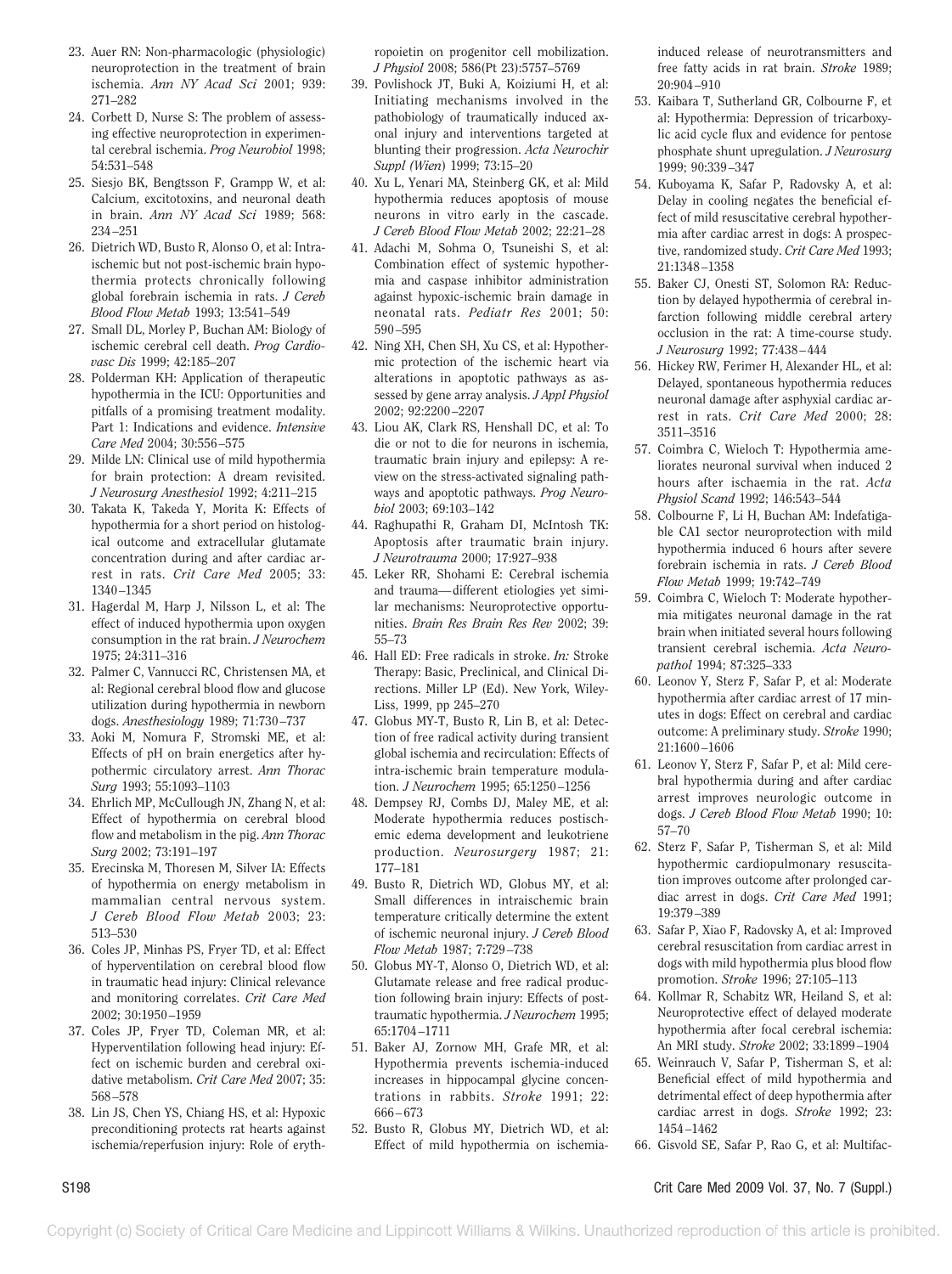eted therapy after global brain ischemia in monkeys. *Stroke* 1984; 15:803–812

- 67. Markarian GZ, Lee JH, Stein DJ, et al: Mild hypothermia: Therapeutic window after experimental cerebral ischemia. *Neurosurgery* 1996; 38:542–550
- 68. Dietrich WD, Busto R, Globus MY, et al: Brain damage and temperature: Cellular and molecular mechanisms. *Adv Neurol* 1996; 71:177–194
- 69. Schmidt OI, Heyde CE, Ertel W, et al: Closed head injury—an inflammatory disease? *Brain Res Brain Res Rev* 2005; 48: 388–399
- 70. Asensio VC, Campbell IL: Chemokines in the CNS: Plurifunctional mediators in diverse states. *Trends Neurosci* 1999; 22: 504–512
- 71. Merrill JE, Benveniste EN: Cytokines in inflammatory brain lesions: Helpful and harmful. *Trends Neurosci* 1996; 19:331–338
- 72. Morganti-Kossmann MC, Rancan M, Stahel PF, et al: Inflammatory response in acute traumatic brain injury: A double-edged sword. *Curr Opin Crit Care* 2002; 8:101–105
- 73. Schoettle RJ, Kochanek PM, Magargee MJ, et al: Early polymorphonuclear leukocyte accumulation correlates with the development of posttraumatic cerebral edema in rats. *J Neurotrauma* 1990; 7:207–217
- 74. Patel HC, Boutin H, Allan SM: Interleukin-1 in the brain: Mechanisms of action in acute neurodegeneration. *Ann NY Acad Sci* 2003; 992:39–47
- 75. Aibiki M, Maekawa S, Ogura S, et al: Effect of moderate hypothermia on systemic and internal jugular plasma IL-6 levels after traumatic brain injury in humans. *J Neurotrauma* 1999; 16:225–232
- 76. Kimura A, Sakurada S, Ohkuni H, et al: Moderate hypothermia delays proinflammatory cytokine production of human peripheral blood mononuclear cells. *Crit Care Med* 2002; 30:1499–1502
- 77. Suehiro E, Fujisawa H, Akimura T, et al: Increased matrix metalloproteinase-9 in blood in association with activation of interleukin-6 after traumatic brain injury: Influence of hypothermic therapy. *J Neurotrauma* 2004; 21: 1706–1711
- 78. Dietrich WD, Chatzipanteli K, Vitarbo E, et al: The role of inflammatory processes in the pathophysiology and treatment of brain and spinal cord trauma. *Acta Neurochir Suppl* 2004; 89:69–74
- 79. Novack TA, Dillon MC, Jackson WT: Neurochemical mechanisms in brain injury and treatment: A review. *J Clin Exp Neuropsychol* 1996; 18:685–706
- 80. Raghupathi R, McIntosh TK: Pharmacotherapy for traumatic brain injury: A review. *Proc West Pharmacol Soc* 1998; 41: 241–246
- 81. Huang ZG, Xue D, Preston E, et al: Biphasic opening of the blood–brain barrier following transient focal ischemia: Effects of hy-

pothermia. *Can J Neurol Sci* 1999; 26: 298–304

- 82. Chi OZ, Liu X, Weiss HR: Effects of mild hypothermia on blood–brain barrier disruption during isoflurane or pentobarbital anesthesia. *Anesthesiology* 2001; 95: 933–938
- 83. Smith SL, Hall ED: Mild pre- and posttraumatic hypothermia attenuates blood–brain barrier damage following controlled cortical impact injury in the rat. *J Neurotrauma* 1996; 13:1–9
- 84. Jurkovich GJ, Pitt RM, Curreri PW, et al: Hypothermia prevents increased capillary permeability following ischemia–reperfusion injury. *J Surg Res* 1988; 44:514–521
- 85. Kinoshita K, Chatzipanteli K, Alonso OF, et al: The effect of brain temperature on hemoglobin extravasation after traumatic brain injury. *J Neurosurg* 2002; 97:945–953
- 86. Fischer S, Clauss M, Wiesnet M, et al: Hypoxia induces permeability in brain microvessel endothelial cells via VEGF and NO. *Am J Physiol* 1999; 276:C812–C820
- 87. Fischer S, Renz D, Wiesnet M, et al: Hypothermia abolishes hypoxia-induced hyperpermeability in brain microvessel endothelial cells. *Brain Res Mol Brain Res* 1999; 74:135–144
- 88. Polderman KH, Ely EW, Badr AE, et al: Induced hypothermia in traumatic brain injury: Considering the conflicting results of meta-analyses and moving forward. *Intensive Care Med* 2004; 30:1860–1864
- 89. Ghajar J: Traumatic brain injury. *Lancet* 2000; 356:923–929
- 90. Reinert MM, Bullock R: Clinical trials in head injury. *Neurol Res* 1999; 21:330–338
- 91. Yokota S, Imagawa T, Miyamae T, et al: Hypothetical pathophysiology of acute encephalopathy and encephalitis related to influenza virus infection and hypothermia therapy. *Pediatr Int* 2000; 42:197–203
- 92. Morimoto Y, Kemmotsu O, Kitami K, et al: Acute brain swelling after out-of-hospital cardiac arrest: Pathogenesis and outcome. *Crit Care Med* 1993; 21:104–110
- 93. Brain Trauma Foundation: Guidelines for the management of severe traumatic brain injury. http://www.braintrauma.org. Accessed May 13, 2009.
- 94. Stocchetti N, Colombo A, Ortolano F, et al: Time course of intracranial hypertension after traumatic brain injury. *J Neurotrauma* 2007; 24:1339–1346
- 95. Clifton GL, Miller ER, Choi SC, et al: Lack of effect of induction of hypothermia after acute brain injury. *N Engl J Med* 2001; 344:556–563
- 96. McIntyre LA, Fergusson DA, Hebert PC, et al: Prolonged therapeutic hypothermia after traumatic brain injury in adults: A systematic review. *JAMA* 2003; 289:2992–2999
- 97. Schaller B, Graf R: Hypothermia and stroke: The pathophysiological background. *Pathophysiology* 2003; 10:7–35
- 98. Ding D, Moskowitz SI, Li R, et al: Acidosis induces necrosis and apoptosis of cultured

hippocampal neurons. *Exp Neurol* 2000; 162:1–12

- 99. Natale JA, D'Alecy LG: Protection from cerebral ischemia by brain cooling without reduced lactate accumulation in dogs. *Stroke* 1989; 20:770–777
- 100. Jiang JY, Liang YM, Luo QZ, et al: Effect of mild hypothermia on brain dialysate lactate after fluid percussion brain injury in rodents. *Neurosurgery* 2004; 54:713–717
- 101. Chatauret N, Rose C, Therrien G, et al: Mild hypothermia prevents cerebral edema and CSF lactate accumulation in acute liver failure. *Metab Brain Dis* 2001; 16:95–102
- 102. Amess PN, Penrice J, Cady EB, et al: Mild hypothermia after severe transient hypoxia ischemia reduces the delayed rise in cerebral lactate in the newborn piglet. *Pediatr Res* 1997; 41:803–808
- 103. Vejchapipat P, Proctor E, Ramsay A, et al: Intestinal energy metabolism after ischemia-reperfusion: Effects of moderate hypothermia and perfluorocarbons. *J Pediatr Surg* 2002; 37:786–790
- 104. Chatauret N, Zwingmann C, Rose C, et al: Effects of hypothermia on brain glucose metabolism in acute liver failure: A H/Cnuclear magnetic resonance study. *Gastroenterology* 2003; 125:815–824
- 105. Vaquero J, Blei AT: Mild hypothermia for acute liver failure: A review of mechanisms of action. *J Clin Gastroenterol* 2005; 39: S147–S157
- 106. Lanier WL: Cerebral metabolic rate and hypothermia: Their relationship with ischemic neurologic injury. *J Neurosurg Anesthesiol* 1995; 7:216–221
- 107. Soukup J, Zauner A, Doppenberg EM, et al: Relationship between brain temperature, brain chemistry and oxygen delivery after severe human head injury: The effect of mild hypothermia. *Neurol Res* 2002; 24: 161–168
- 108. Kimura T, Sako K, Tanaka K, et al: Effect of mild hypothermia on energy state recovery following transient forebrain ischemia in the gerbil. *Exp Brain Res* 2002; 145:83–90
- 109. Nybo L, Secher NH, Nielsen B: Inadequate heat release from the human brain during prolonged exercise with hyperthermia. *J Physiol* 2002; 545:697–704
- 110. Mariak Z, Bondyra Z, Piekarska M: The temperature within the circle of Willis versus tympanic temperature in resting normothermic humans. *Eur J Appl Physiol Occup Physiol* 1993; 66:518–520
- 111. Crowder CM, Tempelhoff R, Theard MA, et al: Jugular bulb temperature: Comparison with brain surface and core temperatures in neurosurgical patients during mild hypothermia. *J Neurosurg* 1996; 85:98–103
- 112. Mcilvoy L: Comparison of brain temperature to core temperature: A review of the literature. *J Neurosci Nurs* 2004; 36:23–31
- 113. Henker RA, Brown SD, Marion DW: Comparison of brain temperature with bladder and rectal temperatures in adults with se-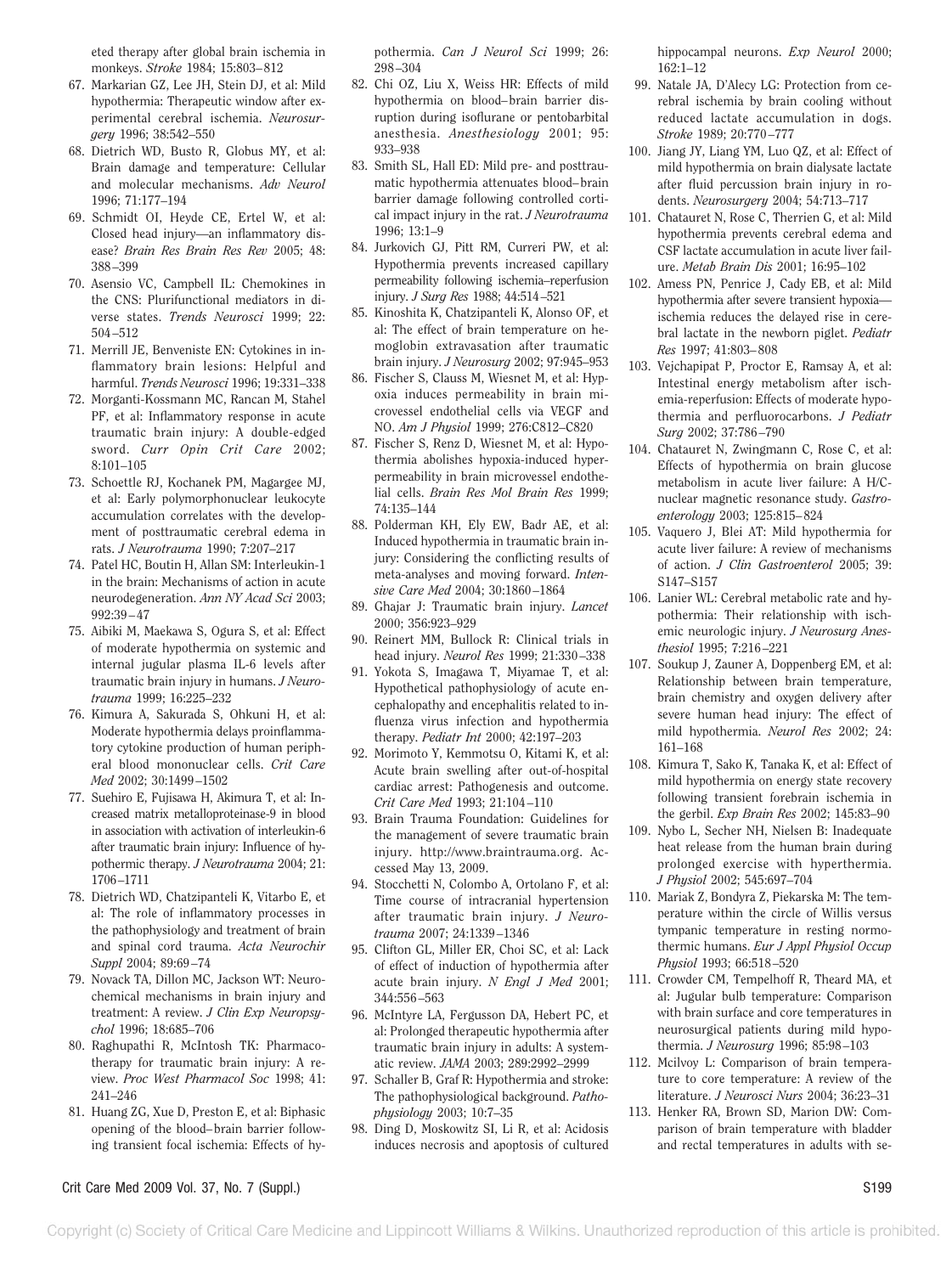vere head injury. *Neurosurgery* 1998; 42: 1071–1075

- 114. Rumana CS, Gopinath SP, Uzura M, et al: Brain temperature exceeds systemic temperature in head-injured patients. *Crit Care Med* 1998; 26:562–567
- 115. Verlooy J, Heytens L, Veeckmans G, et al: Intracerebral temperature monitoring in severely head injured patients. *Acta Neurochir (Wien*) 1995; 134:76–78
- 116. Mellergard P, Nordstrom CH: Intracerebral temperature in neurosurgical patients. *Neurosurgery* 1991; 28:709–713
- 117. Schwab S, Spranger M, Aschhoff A, et al: Brain temperature monitoring and modulation in patients with severe MCA infarction. *Neurology* 1997; 48:762–767
- 118. Childs C, Vail A, Protheroe R, et al: Differences between brain and rectal temperatures during routine critical care of patients with severe traumatic brain injury. *Anaesthesia* 2005; 60:759–765
- 119. Albrecht RF, Wass CT, Lanier WL: Occurrence of potentially detrimental temperature alterations in hospitalized patients at risk for brain injury. *Mayo Clin Proc* 1998; 73:629–635
- 120. Albrecht RF 2nd, Wass CT, Lanier WL, et al: Uncontrolled hyperthermia in the neurosurgical intensive care unit. *Neurosurgery* 2000; 47:850–855
- 121. Schwarz S, Hafner K, Aschoff A, et al: Incidence and prognostic significance of fever following intracerebral hemorrhage. *Neurology* 2000; 54:354–361
- 122. Reith J, Jørgensen HS, Pedersen PM, et al: Body temperature in acute stroke: Relations to stroke severity, infarct size, mortality, and outcome. *Lancet* 1996; 347:422–425
- 123. Hajat C, Hajat S, Sharma P: Effects of poststroke pyrexia on stroke outcome: Metaanalysis of studies on patients. *Stroke* 2000; 31:410–414
- 124. Gorbach AM, Heiss J, Kufta C, et al: Intraoperative infrared functional imaging of human brain. *Ann Neurol* 2003; 54:297–309
- 125. Collins CM, Smith MB, Turner R: Model of local temperature changes in brain upon functional activation. *J Appl Physiol* 2004; 97:2051–2055
- 126. Gorbach AM: Infrared imaging of brain function. *Adv Exp Med Biol* 1993; 333: 95–123
- 127. Ecker RD, Goerss SJ, Meyer FB, et al: Vision of the future: Initial experience with intraoperative real-time high-resolution dynamic infrared imaging. Technical note. *J Neurosurg* 2002; 97:1460–1471
- 128. Hayashi N, Hirayama T, Udagawa A, et al: Systemic management of cerebral edema based on a new concept in severe head injury patients. *Acta Neurochir Suppl* (*Wien*) 1994; 60:541–543
- 129. Piepgras A, Elste V, Frietsch T, et al: Effect of moderate hypothermia on experimental severe subarachnoid hemorrhage, as evaluated by apparent diffusion coefficient changes. *Neurosurgery* 2001; 48:1128–1135
- 130. Wass CT, Lanier WL, Hofer RE, et al: Temperature changes of  $>$  or  $= 1^{\circ}$ C alter functional neurologic outcome and histopathology in a canine model of complete cerebral ischemia. *Anesthesiology* 1995; 83:325–335
- 131. Baena RC, Busto R, Dietrich WD, et al: Hyperthermia delayed by 24 hours aggravates neuronal damage in rat hippocampus following global ischemia. *Neurology* 1997; 48:768–773
- 132. Kim Y, Busto R, Dietrich WD, et al: Delayed postischemic hyperthermia in awake rats worsens the histopathological outcome of transient focal cerebral ischemia. *Stroke* 1996; 27:2274–2281
- 133. Hickey RW, Kochanek PM, Ferimer H, et al: Induced hyperthermia exacerbates neurologic neuronal histologic damage after asphyxial cardiac arrest in rats. *Crit Care Med* 2003; 31:531–535
- 134. Chen H, Chopp M, Welch KMA: Effect of mild hyperthermia on the ischemic infarct volume after middle cerebral artery occlusion in the rat. *Neurology* 1991; 41: 1133–1135
- 135. Wass CT, Lanier WL, Hofer RE, et al: Temperature changes of  $>$  or  $= 1$  degree C alter functional neurologic outcome and histopathology in a canine model of complete cerebral ischemia. *Anesthesiology* 1995; 83: 325—335
- 136. Ginsberg MD, Sternau LL, Globus MY-T, et al: Therapeutic modulation of brain temperature: Relevance to ischemic brain injury. *Cerebrovasc Brain Metab Rev* 1992; 4:189–225
- 137. Takino M, Okada Y: Hyperthermia following cardiopulmonary resuscitation. *Intensive Care Med* 1991; 17:419–420
- 138. Zeiner A, Holzer M, Sterz F, et al: Hyperthermia after cardiac arrest is associated with an unfavorable neurologic outcome. *Arch Intern Med* 2001; 161:2007–2012
- 139. Soukup J, Zauner A, Doppenberg EM, et al: The importance of brain temperature in patients after severe head injury: Relationship to intracranial pressure, cerebral perfusion pressure, cerebral blood flow, and outcome. *J Neurotrauma* 2002; 19:559–571
- 140. Azzimondi G, Bassein L, Nonino F, et al: Fever in acute stroke worsens prognosis. A prospective study. *Stroke* 1995; 26: 2040–2043
- 141. Castillo J, Davalos A, Marrugat J, et al: Timing for fever-related brain damage in acute ischemic stroke. *Stroke* 1998; 29:2455–2460
- 142. Kammersgaard LP, Jorgensen HS, Rungby JA, et al: Admission body temperature predicts long-term mortality after acute stroke: The Copenhagen Stroke Study. *Stroke* 2002; 33:1759–1762
- 143. Böttiger BW, Motsch J, Bohrer H, et al: Activation of blood coagulation after cardiac arrest is not balanced adequately by activation of endogenous fibrinolysis. *Circulation* 1995; 92:2572–2578
- 144. Böttiger BW, Martin E: Thrombolytic therapy during cardiopulmonary resuscitation

and the role of coagulation activation after cardiac arrest. *Curr Opin Crit Care* 2001; 7:176–183

- 145. Gando S, Kameue T, Nanzaki S, et al: Massive fibrin formation with consecutive impairment of fibrinolysis in patients with out-of-hospital cardiac arrest. *Thromb Haemost* 1997; 77:278–282
- 146. Fischer M, Bottiger BW, Popov-Cenic S, et al: Thrombolysis using plasminogen activator and heparin reduces cerebral no-reflow after resuscitation from cardiac arrest: An experimental study in the cat. *Intensive Care Med* 1996; 22:1214–1223
- 147. Darius H, Yanagisawa A, Brezinski ME, et al: Beneficial effects of tissue-type plasminogen activator in acute myocardial ischemia in cats. *J Am Coll Cardiol* 1986; 8:125–131
- 148. Kim YH, Park JH, Hong SH, et al: Nonproteolytic neuroprotection by human recombinant tissue plasminogen activator. *Science* 1999; 284:647–650
- 149. Böttiger BW, Bode C, Kern S, et al: Efficacy and safety of thrombolytic therapy after initially unsuccessful cardiopulmonary resuscitation: A prospective clinical trial. *Lancet* 2001; 357:1583–1585
- 150. Spöhr F, Arntz HR, Bluhmki E, et al: International multicentre trial protocol to assess the efficacy and safety of tenecteplase during cardiopulmonary resuscitation in patients with out-of-hospital cardiac arrest: The Thrombolysis in Cardiac Arrest (TROICA) Study. *Eur J Clin Invest* 2005; 35:315–323
- 151. Valeri CR, Feingold H, Cassidy G, et al: Hypothermia-induced reversible platelet dysfunction. *Ann Surg* 1987; 205:175–181
- 152. Michelson AD, MacGregor H, Barnard MR, et al: Hypothermia-induced reversible platelet dysfunction. *Thromb Haemost* 1994; 71:633–640
- 153. Valeri CR, MacGregor H, Cassidy G, et al: Effects of temperature on bleeding time and clotting time in normal male and female volunteers. *Crit Care Med* 1995; 23: 698–704
- 154. Watts DD, Trask A, Soeken K, et al: Hypothermic coagulopathy in trauma: Effect of varying levels of hypothermia on enzyme speed, platelet function, and fibrinolytic activity. *J Trauma* 1998; 44:846–854
- 155. Leffer CW: Prostanoids: Intrinsic modulation of cerebral circulation. *News Physiol Sci* 1997; 12:72–77
- 156. Dogne JM, de Leval X, Hanson J, et al: New developments on thromboxane and prostacyclin modulators part I: Thromboxane modulators. *Curr Med Chem* 2004; 11: 1223–1241
- 157. De Leval X, Hanson J, David JL, et al: New developments on thromboxane and prostacyclin modulators part II: Prostacyclin modulators. *Curr Med Chem* 2004; 11: 1243–1252
- 158. Westcott JY, Murphy RC, Stenmark K: Eicosanoids in human ventricular cerebrospi-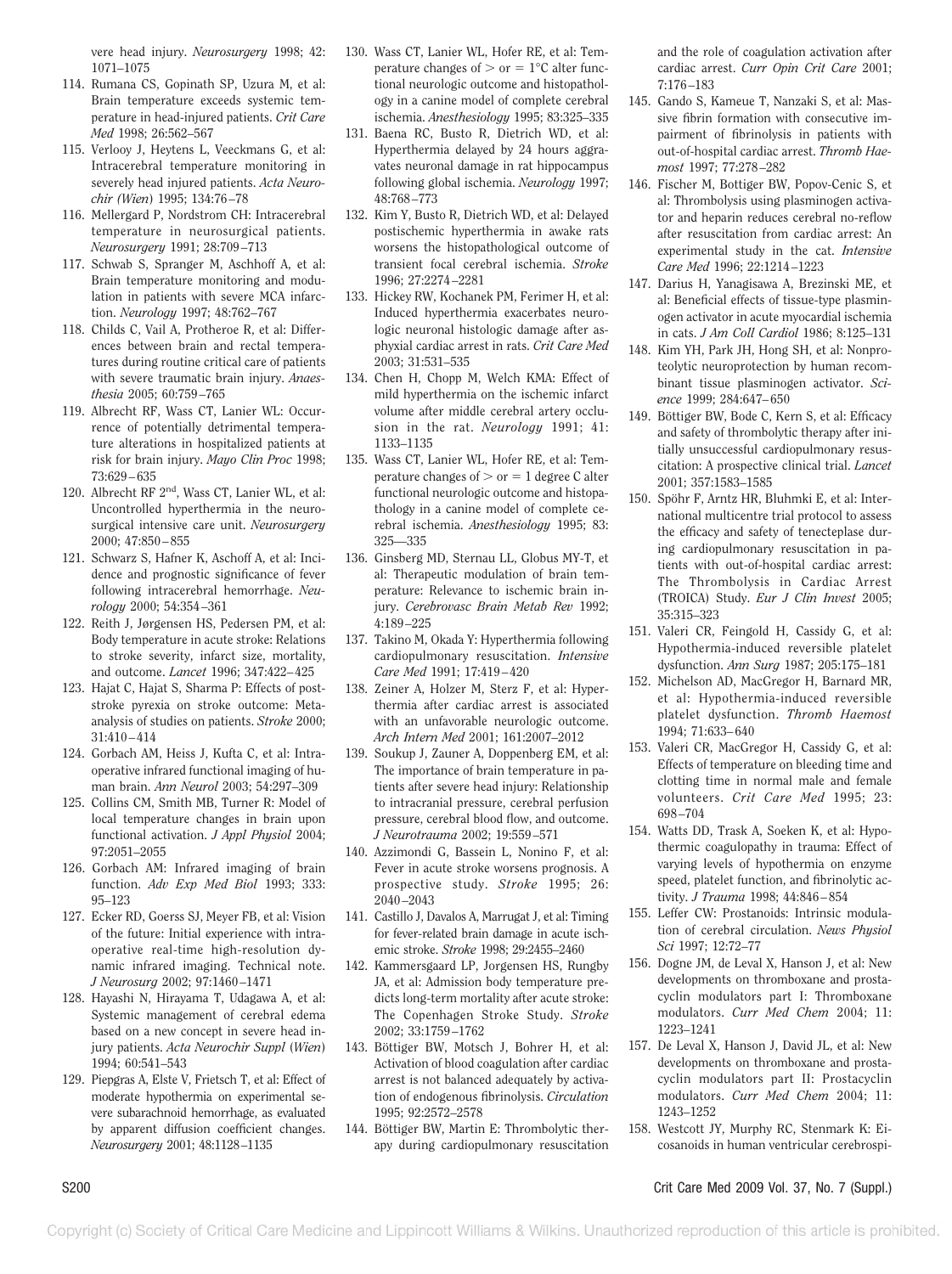nal fluid following severe brain injury. *Prostaglandins* 1987; 34:877–887

- 159. Hsu CY, Halushka PV, Hogan EL, et al: Alteration of thromboxane and prostacyclin levels in experimental spinal cord injury. *Neurology* 1985; 35:1003–1009
- 160. Chen ST, Hsu CY, Hogan EL, et al: Thromboxane, prostacyclin, and leukotrienes in cerebral ischemia. *Neurology* 1986; 36: 466–470
- 161. Maekawa S, Aibiki M, Ogura S, et al: Mild hypothermia suppresses thromboxane B2 production in brain-injured patients. *In:* The Immune Consequences of Trauma, Shock and Sepsis. Mechanisms and Therapeutic Approaches. Faist E (Ed). Bologna, Italy, Monduzzi Editore, 1997, pp 135–138
- 162. Aibiki M, Maekawa S, Yokono S: Moderate hypothermia improves imbalances of thromboxane A2 and prostaglandin I2 production after traumatic brain injury in humans. *Crit Care Med* 2000; 28:3902–3906
- 163. Chen L, Piao Y, Zeng F, et al: Moderate hypothermia therapy for patients with severe head injury. *Chin J Traumatol* 2001; 4:164–167
- 164. Yuan HB, Huang Y, Zheng S, et al: Hypothermic preconditioning increases survival of purkinje neurons in rat cerebellar slices after an in vitro simulated ischemia. *Anesthesiology* 2004; 100:331–337
- 165. Yunoki M, Nishio S, Ukita N, et al: Hypothermic preconditioning induces rapid tolerance to focal ischemic injury in the rat. *Exp Neurol* 2003; 181:291–300
- 166. Strauch JT, Lauten A, Spielvogel D, et al: Mild hypothermia protects the spinal cord from ischemic injury in a chronic porcine model. *Eur J Cardiothorac Surg* 2004; 25: 708–715
- 167. Oku K, Kuboyama K, Safar P, et al: Cerebral and systemic arteriovenous oxygen monitoring after cardiac arrest: Inadequate cerebral oxygen delivery. *Resuscitation* 1994; 27:141–152
- 168. Jordan KG: Nonconvulsive status epilepticus in acute brain injury. *J Clin Neurophysiol* 1999; 16:332–340
- 169. Krumholz A: Epidemiology and evidence for morbidity of nonconvulsive status epilepticus. *J Clin Neurophysiol* 1999; 16: 314–322
- 170. Vespa PM, Nuwer MR, Nenov V, et al: Increased incidence and impact of nonconvulsive and convulsive seizures after traumatic brain injury as detected by continuous electroencephalographic monitoring. *J Neurosurg* 1999; 91:750–760
- 171. Towne AR, Waterhouse EJ, Boggs JG, et al: Prevalence of nonconvulsive status epilepticus in comatose patients. *Neurology* 2000; 54:340–345
- 172. Dennis LJ, Claassen J, Hirsch LJ, et al: Nonconvulsive status epilepticus after subarachnoid hemorrhage. *Neurosurgery* 2002; 51:1136–1143
- 173. Maeda T, Hashizume K, Tanaka T: Effect of hypothermia on kainic acid-induced limbic

seizures: An electroencephalographic and 14C-deoxyglucose autoradiographic study. *Brain Res* 1999; 818:228–235

- 174. Karkar KM, Garcia PA, Bateman LM, et al: Focal cooling suppresses spontaneous epileptiform activity without changing the cortical motor threshold. *Epilepsia* 2002; 43: 932–935
- 175. Corry JJ, Dhar R, Murphy T, et al: Hypothermia for refractory status epilepticus. *Neurocrit Care* 2008; 9:189–197
- 176. Lundgren J, Smith ML, Blennow G, et al: Hyperthermia aggravates and hypothermia ameliorates epileptic brain damage. *Exp Brain Res* 1994; 99:43–55
- 177. Yager JY, Armstrong EA, Jaharus C, et al: Preventing hyperthermia decreases brain damage following neonatal hypoxic-ischemic seizures. *Brain Res* 2004; 1011:48–57
- 178. Liu Z, Gatt A, Mikati M, et al: Effect of temperature on kainic acid-induced seizures. *Brain Res* 1993; 631:51–58
- 179. Somjen GG, Aitken PG, Balestrino M, et al: Spreading depression-like depolarization and selective vulnerability of neurons. A brief review. *Stroke* 1990; 21(Suppl):III-179–III-183
- 180. Lundgren J, Smith ML, Siesjo BK: Influence of moderate hypothermia on ischemic brain damage incurred under hyperglycemic conditions. *Exp Brain Res* 1991; 84: 91–101
- 181. Church AJ, Andrew RD: Spreading depression expands traumatic injury in neocortical brain slices. *J Neurotrauma* 2005; 22: 277–290
- 182. Yenari MA, Onley D, Hedehus M, et al: Diffusion- and perfusion-weighted magnetic resonance imaging of focal cerebral ischemia and cortical spreading depression under conditions of mild hypothermia. *Brain Res* 2000; 885:208–219
- 183. Polderman KH, Callaghan J: Equipment review: Cooling catheters to induce therapeutic hypothermia? *Crit Care* 2006; 10:234
- 184. Polderman KH: Application of therapeutic hypothermia in the intensive care unit. Opportunities and pitfalls of a promising treatment modality. Part 2: Practical aspects and side effects. *Intensive Care Med* 2004; 30: 757–1769
- 185. Polderman KH, Peerdeman SM, Girbes ARJ: Hypophosphatemia and hypomagnesemia induced by cooling in patients with severe head injury. *J Neurosurg* 2001; 94:697–705
- 186. Polderman KH, Rijnsburger ER, Peerdeman SM, et al: Induction of hypothermia in patients with various types of neurologic injury with use of large volumes of ice-cold intravenous fluid. *Crit Care Med* 2005; 33: 2744–2751
- 187. Maxwell WL, Watson A, Queen R, et al: Slow, medium, or fast re-warming following post-traumatic hypothermia therapy? An ultrastructural perspective. *J Neurotrauma* 2005; 22:873–884
- 188. Alam HB, Rhee P, Honma K, et al: Does the rate of rewarming from profound hypother-

mic arrest influence the outcome in a swine model of lethal hemorrhage? *J Trauma* 2006; 60:134–146

- 189. Hildebrand F, van Griensven M, Giannoudis P, et al: Effects of hypothermia and rewarming on the inflammatory response in a murine multiple hit model of trauma. *Cytokine* 2005; 31:382–393
- 190. Kawahara F, Kadoi Y, Saito S, et al: Slow rewarming improves jugular venous oxygen saturation during rewarming. *Acta Anaesthesiol Scand* 2003; 47:419–424
- 191. Bissonnette B, Holtby HM, Davis AJ, et al: Cerebral hyperthermia in children after cardiopulmonary bypass. *Anesthesiology* 2000; 93:611–618
- 192. Lavinio A, Timofeev I, Nortje J, et al: Cerebrovascular reactivity during hypothermia and rewarming. *Br J Anaesth* 2007; 99: 237–244
- 193. Sessler DI: Thermoregulatory defense mechanisms. *Crit Care Med* 2009; 37: S203–S210
- 194. Frank SM, Fleisher LA, Breslow MJ, et al: Perioperative maintenance of normothermia reduces the incidence of morbid cardiac events. A randomized clinical trial. *JAMA* 1997; 277:1127–1134
- 195. Frank SM, Beattie C, Christopherson R, et al: Unintentional hypothermia is associated with postoperative myocardial ischemia. The Perioperative Ischemia Randomized Anesthesia Trial Study Group. *Anesthesiology* 1993; 78:468–476
- 196. Leslie K, Sessler DI: Perioperative hypothermia in the high-risk surgical patient. *Best Pract Res Clin Anaesthesiol* 2003; 17: 485–498
- 197. De Witte J, Sessler DI: Perioperative shivering: Physiology and pharmacology. *Anesthesiology* 2002; 96:467–484
- 198. Van Zanten ARH, Polderman KH: Skin counterwarming to prevent shivering during therapeutic cooling: Blowing hot and cold? *Crit Care Med* 2009; 37:2106–2108
- 199. Badjatia N, Strongilis E, Prescutti M, et al: Metabolic benefits of surface counter warming during therapeutic temperature modulation. *Crit Care Med* 2009; 37:1893–1897
- 200. Badjatia N, Strongilis E, Gordon E, et al: Metabolic impact of shivering during therapeutic temperature modulation. The Bedside Shivering Assessment Scale. *Stroke* 2008; 39:3242–3247
- 201. Thoresen M, Satas S, Loberg EM, et al: Twenty-four hours of mild hypothermia in unsedated newborn pigs starting after a severe global hypoxic–ischemic insult is not neuroprotective. *Pediatr Res* 2001; 50: 405–411
- 202. Tooley JR, Satas S, Porter H, et al: Head cooling with mild systemic hypothermia in anesthetized piglets is neuroprotective. *Ann Neurol* 2003; 53:65–72
- 203. Bacher A: Effects of body temperature on blood gases. *Intensive Care Med* 2005; 31: 24–27
- 204. Polderman KH, van Zanten ARH, Girbes